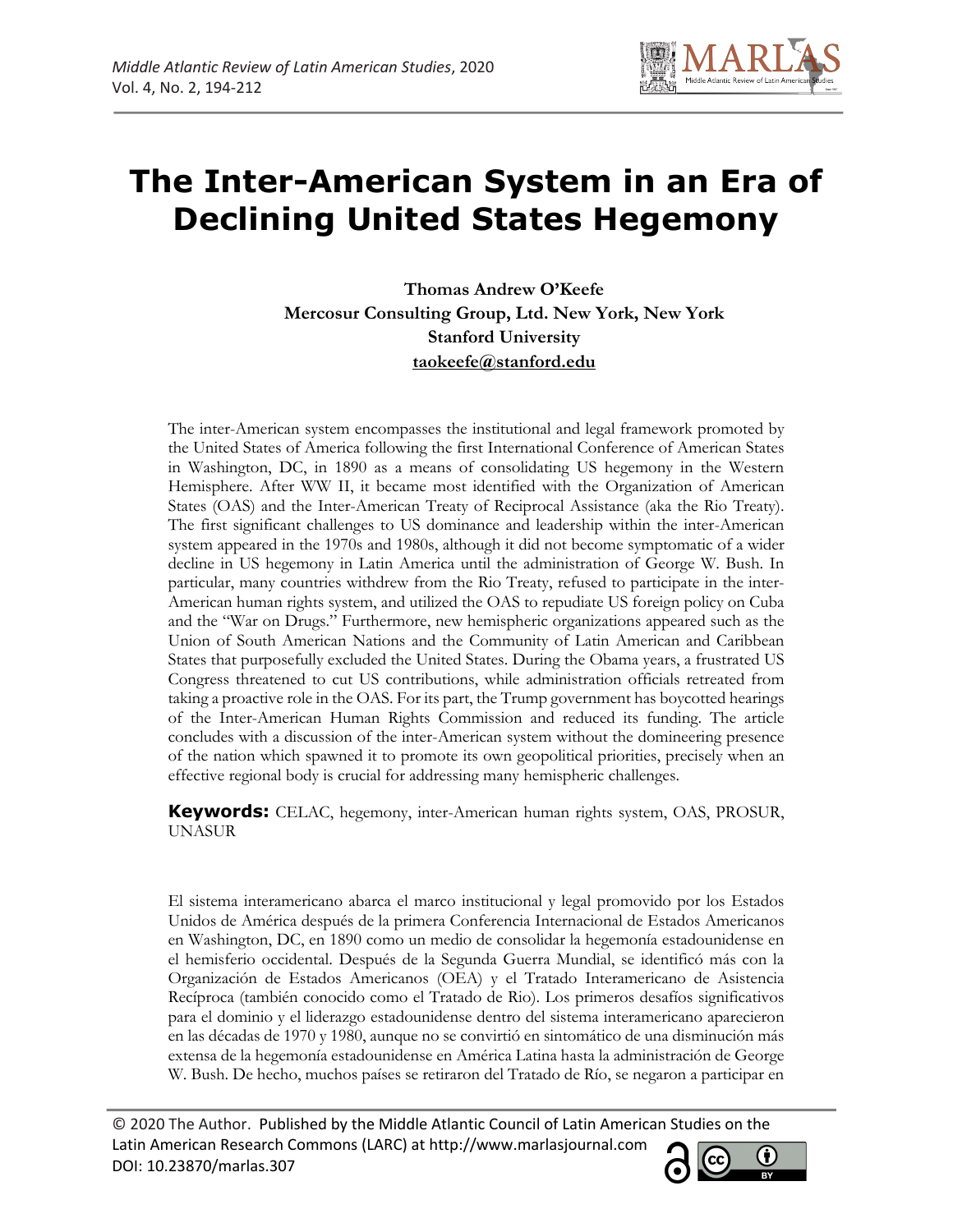el sistema interamericano de derechos humanos y utilizaron la OEA para repudiar la política exterior estadounidense sobre Cuba y la "Guerra contra las drogas". Además, aparecieron nuevas organizaciones hemisféricas como la Unión de Naciones Suramericanas y la Comunidad de Estados Latinoamericanos y Caribeños que excluían expresamente a los Estados Unidos. Durante los años de Obama, un frustrado Congreso de los Estados Unidos amenazó con recortar las contribuciones estadounidenses, mientras que los funcionarios de la administración se retiraron de ejercer un papel proactivo en la OEA. Por su parte, el gobierno de Trump ha boicoteado las audiencias de la Comisión Interamericana de Derechos Humanos y reducido su financiación. Este estudio concluye con una discusión sobre el sistema interamericano sin la presencia dominante de la nación que lo generó para promover sus propias prioridades geopolíticas, precisamente cuando un organismo regional eficaz es crucial para abordar múltiples desafíos hemisféricos.

**Palabras clave:** CELAC, hegemonía, sistema interamericano de derechos humanos, OEA, PROSUR, UNASUR

### **Introduction**

Despite being an ancient Greek word, the term "hegemony" only emerged as an important conceptual and theoretical tool in the mid-twentieth century as a consequence of the dissemination of the writings of the Italian revolutionary Antonio Gramsci (Fontana 2006, 23). In current international relations theory and analysis, while the concept of hegemony lacks settled definition, its terms of debate have revolved largely around two principal meanings: domination and leadership (Clark 2011, 18). Domination refers to the dominance of one state over others, or a nation's standing within a hierarchical order of great powers, and is usually measured by the aggregate resources possessed by a single actor across a wide range of material capabilities—including military and economic—as well as the degree of concentration of these resources in terms of their international distribution.(Clark 2011, 18) By contrast, leadership derives from the capabilities underlying the claim or from what others see in the hegemon in terms of perceived attributes (Clark 2011, 18).

The inter-American system—the umbrella term for a whole network of institutions, legal principles, and procedures—traces its origins to the invitation issued by US Secretary of State James G. Blaine to all the sovereign republics of the Western Hemisphere to send representatives to an International Conference of American States in Washington, DC, between January and April 1890. An underlying premise for the 1890 conference was the US desire to encourage hemispheric unity and prevent wars over boundary disputes that might provoke European intervention. This objective was very much in keeping with the spirit of the early nineteenth-century Monroe Doctrine. In addition, the United States was also interested in increasing its exports to Latin America and securing access to important commodities through the establishment of a Western Hemisphere customs union. Because both objectives could facilitate US political and economic domination over the Western Hemisphere, a majority of Latin American government rejected both US proposals. Despite initial misgivings, all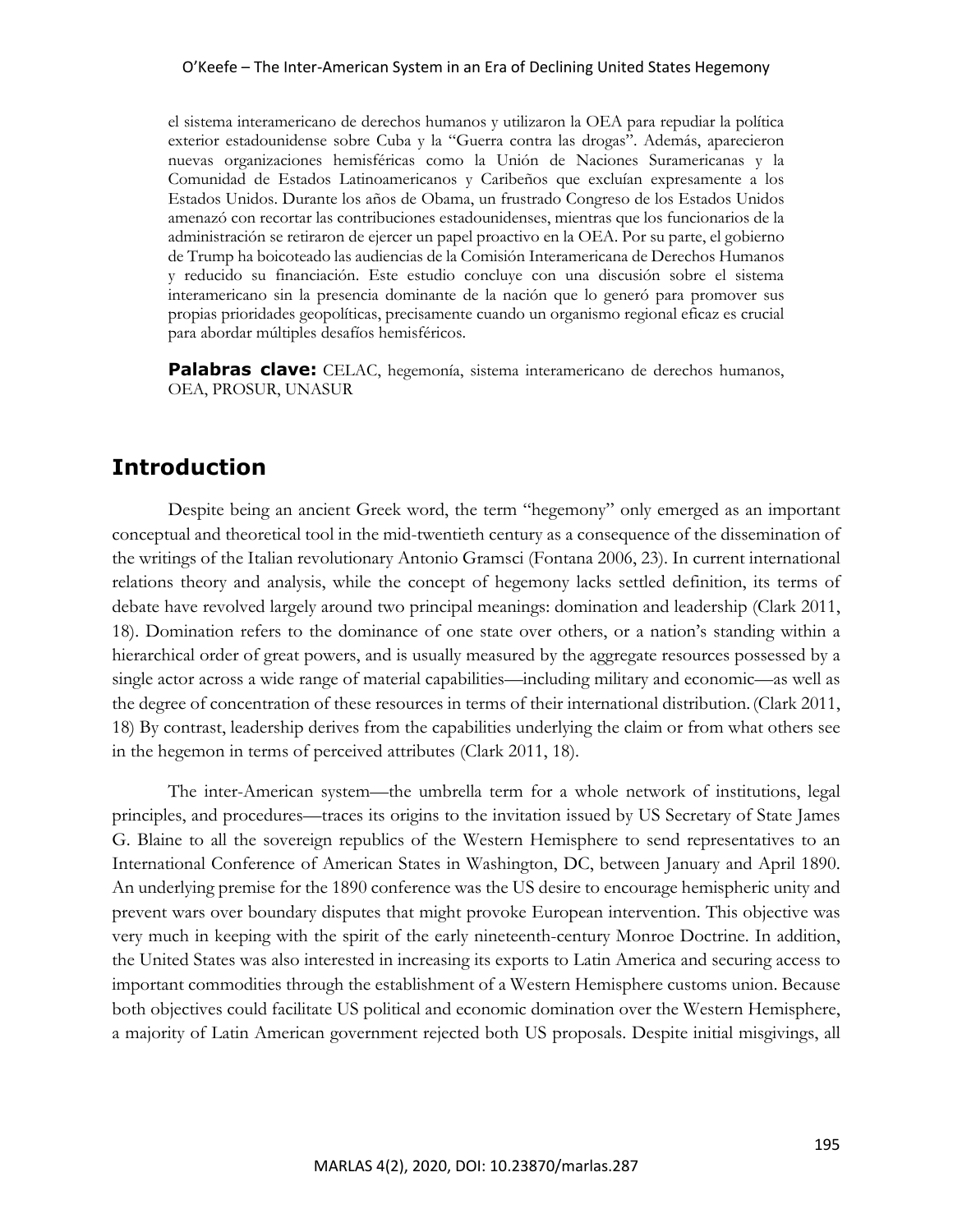the American republics eventually institutionalized the inter-American system in 1910 with the creation of the Pan American Union.<sup>1</sup>

This article provides a brief overview of the role played by the United States within the inter-American system when US hegemony was as its peak. It also briefly discusses the first concerted and successful pushback against US domination in the 1970s and 1980s. It then offers a more detailed examination on what has transpired in the twenty-first century to argue that there has been a noticeable decline in US dominance and leadership within the inter-American system. The article also explores whether hemispheric organizations purposefully excluding the United States offer viable alternatives. The article concludes by discussing recent developments that may contribute to a more effective inter-American system as well as additional required reforms.

### **The Inter-American System as a Tool of US Hegemony**

It is important to emphasize that US hegemony within the inter-American system has always been contested. Despite this, for much of the twentieth century the United States usually maintained firm control of the agenda and the motions tabled and ultimately approved. Facilitating this before 1948 was the fact that the Pan American Union was headquartered in Washington, DC, and was headed by whoever happened to be the US Secretary of State. Accordingly, despite condemnations by Latin Americans of repeated US invasions and occupations of countries in the Caribbean Basin, the Pan American Union was incapable of approving any resolution blocking or reversing such actions.<sup>2</sup>

The heavy-handed influence of the United States in controlling and shaping the inter-American agenda became more subtle following the inauguration of Franklin Delano Roosevelt in 1933 and the announcement of his Good Neighbor policy. As result, the United States soon dropped its opposition to a legal commitment that forbade intervention by any American state in the internal and external affairs of the other republics. Because of these policy changes, the United States was later able to garner Latin American support for subsequent initiatives designed to keep the Axis powers out of the Western Hemisphere and to buttress the US war effort through the provision of primary commodities under generous terms.

Despite the creation of the United Nations (UN) after the end of WWII, the Latin American countries pushed for retention of an inter-American framework as it was seen as having a better chance to contain the United States as opposed to a multilateral institution with a global perspective. Hence, the Organization of American States (OAS) was established in 1948. Perhaps unsurprisingly, the OAS

<sup>1</sup> The Pan American Union was replaced by the Organization of American States in 1948. Among other institutional bodies associated with the inter-American system today are the Inter-American Development Bank and the Pan American Health Organization.

<sup>2</sup> One important explanation is that Brazil often took the side of the United States in the Pan American Union and used its subregional influence to squelch resolutions opposed to American interventions. For the first half of the twentieth century, at least, Brazilian foreign policy elites clung to the belief that a close working relationship with the United States and with Pan Americanism best served Brazilian interests (Roett 1979, 241). Brazil wanted the Americans to view it as a coguarantor of the Monroe Doctrine in South America, and thus it pursued an unwritten alliance with the United States, meaning that each country would take care of its respective regional subsystem (Poggio Teixeira 2012, 50).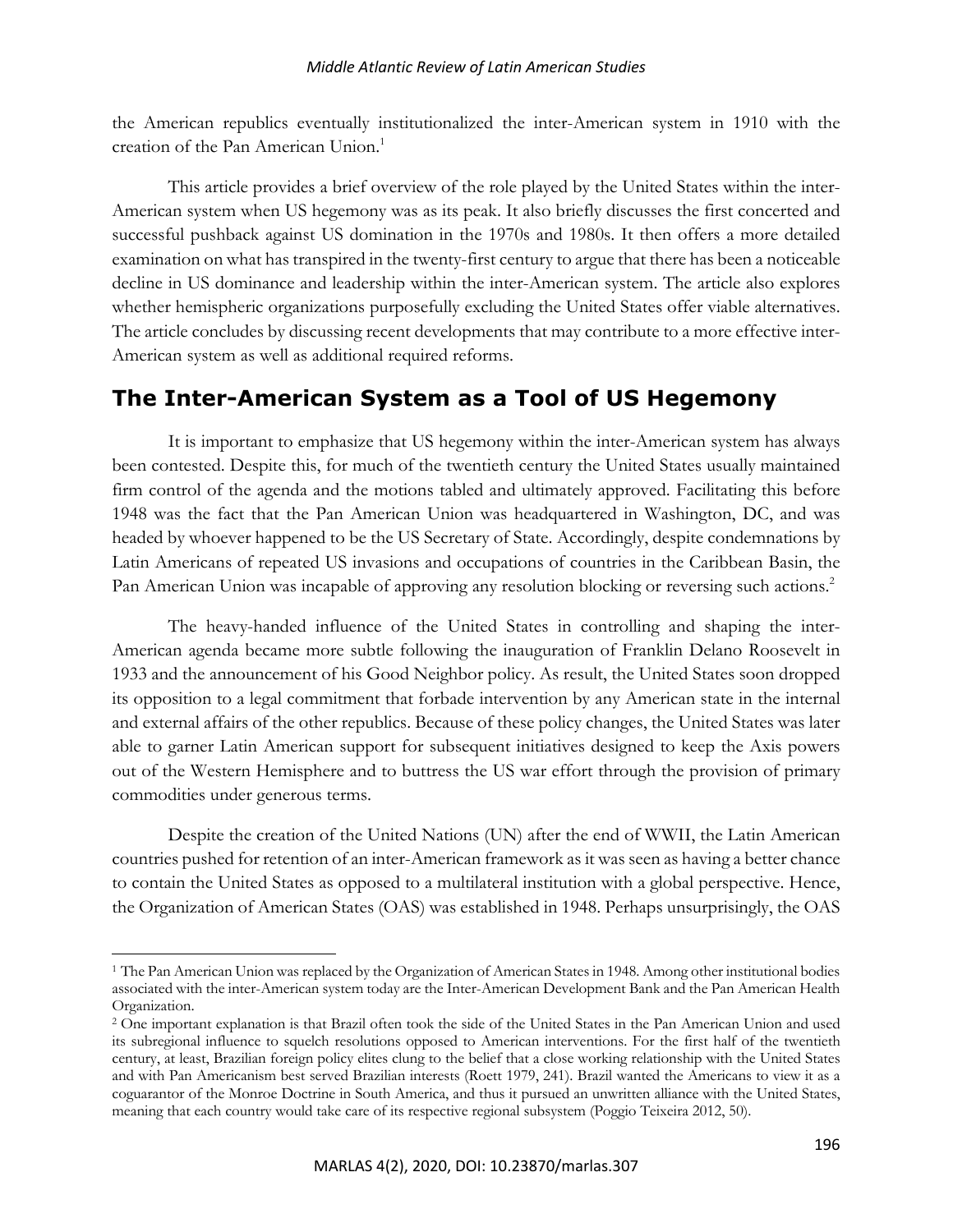Charter includes numerous references and provisions prohibiting direct or indirect intervention in the internal and external affairs of the member states. In addition, the votes of all member states are equal with no country exercising any veto power (as the five victorious WWII powers do in the UN Security Council), and the chairmanship of OAS institutional bodies are rotated among member states (Shaw 2004, 29, 58). Unfortunately, these provisions were often subordinated in succeeding decades to the Inter-American Treaty of Reciprocal Assistance signed in 1947 that prioritized the foreign policy and military objectives of Washington, D.C.

Throughout the Cold War, successive US administrations used the national security rationale embodied in the Rio Treaty to either neutralize or ignore the nonintervention obligations of the OAS in an attempt to keep perceived Soviet-inspired Communist threats out of the Western Hemisphere. Often, these violations of sovereignty occurred with the connivance of Latin American governments dominated by elites fearful of leftist revolutions and/or obsequious to US objectives in order to secure American economic assistance (Farer 1979, xix; Connell-Smith 1974, 220). For example, the Eisenhower administration got majority support in the OAS for a 1954 resolution that gave the green light for the CIA to overthrow the democratically elected and reformist government of Jacobo Árbenz in Guatemala. In 1962, the United States successfully pushed for Cuba's suspension in the OAS followed by Cuba's diplomatic and commercial isolation in 1964. In 1965, the Johnson administration obtained approval for an OAS resolution that authorized sending an inter-American peace force to the Dominican Republic that had the practical effect of sanctioning its earlier, unilateral invasion and occupation of the country by US Marines.

During the 1970s, Latin American governments took more assertive positions within the OAS, oftentimes in direct opposition to the United States. This can be explained, in part, by the sharp increases in oil prices after 1973 that both enriched and empowered petroleum-producing nations such Mexico and Venezuela. At the same time, there was a widespread perception of hegemonic disequilibrium following the collapse of the Bretton Woods monetary exchange system and US military defeats in Southeast Asia (Williams 2012, 234–235). Accordingly, in 1975 the OAS authorized member states, if they so desired, to re-establish trade and diplomatic relations with Havana. That same year, the United States found itself alone in opposing amendments to the Rio Treaty to include a provision that "for the maintenance of peace and security in the Hemisphere, it is also necessary to guarantee collective economic security for the development of the American states" (Farer 1979, xxii).

In 1979, as the Somoza dictatorship's demise appeared imminent, the United States sponsored an OAS resolution, that was resoundingly defeated, to establish a government of national reconciliation in Nicaragua and authorize the introduction of an inter-American peacekeeping force (Shaw 2003, 79). The defeat was surprising given how strongly the Carter administration had promoted respect for human rights in Latin America and worked to return the Canal Zone to Panama. This was not enough, however, to overcome the suspicions of many Latin American governments that the US resolution was a veiled attempt to keep a long-time ally in power. By the mid-1980s, the Latin American governments were utilizing other fora, including the UN, to end the civil wars raging in Central America because of perceived obstructionism by the Reagan administration at the OAS to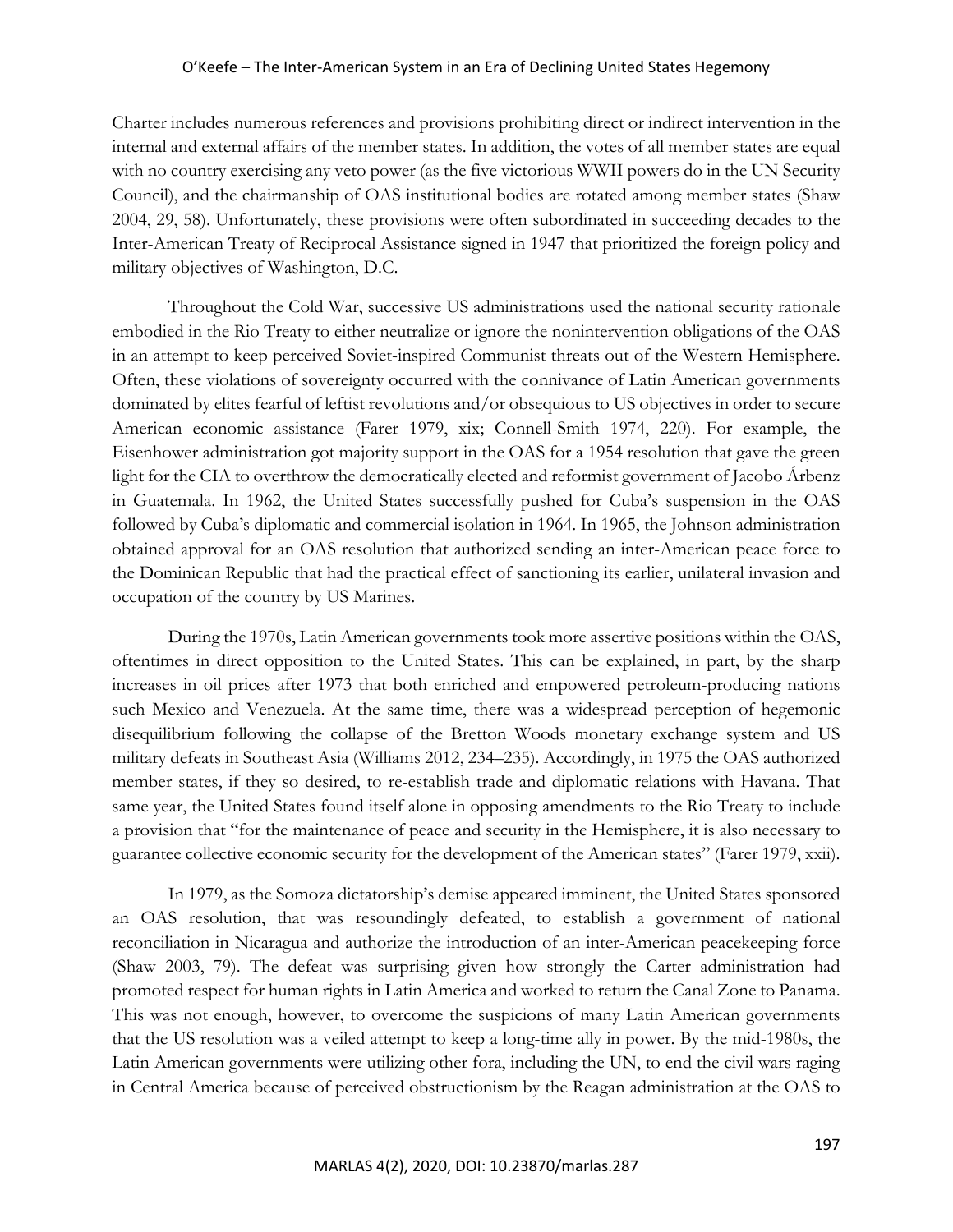#### *Middle Atlantic Review of Latin American Studies*

pursue peace negotiations. For its part, the United States—exercising the prerogative of a hegemon simply sidelined and ignored the OAS when it supported Great Britain over Argentina during the Malvinas conflict in 1982, invaded Grenada in 1983, and forcibly removed former CIA protégé Manuel Noriega from power in Panama in 1989.

At the start of the 1990s, Latin America had experienced a decade of economic stagnation sparked by a regional debt crisis that began in 1982. In addition, the Soviet Union and its network of satellite states imploded. Accordingly, most governments throughout the Americas had come to accept the merits of market-oriented economic policies long advocated by the United States as the best remedy for Latin America's chronic underdevelopment. By 1994, most Latin American and Caribbean governments were also enthusiastic proponents of an ambitious project to establish a Free Trade Area of the Americas that would encompass the entire Western Hemisphere (but for Cuba). This shift in economic thinking also coincided with the fact that for the first time in history, the leaders of all the nations of the Western Hemisphere (but for Haiti between September 1991 and October 1994 and Fidel Castro) were democratically elected.

The high level of economic as well as political consensus in the Americas that characterized much of the 1990s helps to explain why the OAS General Assembly in 1991 approved Resolution 1080 on Representative Democracy. OAS members would now respond collectively "to the sudden or irregular interruption of the democratic political institutional process or of the legitimate exercise of power by a democratically elected government" in any member state.<sup>3</sup> A year later, the OAS General Assembly adopted the Protocol of Washington that entered into force in 1997 and authorized the OAS to suspend, upon a two-thirds majority vote, any member state whose democratically constituted government was overthrown by force. <sup>4</sup> Both developments marked the end of long-standing resistance from Latin American governments to anything that might be utilized by the United States as a pretext to intervene in their internal affairs and violate their sovereignty.

## **Challenges To US Leadership within the Inter-American System under George W. Bush**

As the twentieth century drew to a close, the remarkable hemispheric consensus that characterized much of the 1990s began to unravel. On the economic front, it was becoming increasingly clear that neoliberal policies in and of themselves were insufficient to overcome the serious structural barriers that prevented an equitable distribution of the gains generated by marketbased reforms in most Latin American countries. The election to the Venezuelan presidency in 1998 of an Army colonel (who had led an unsuccessful coup attempt in 1992) and his calls for a Bolivarian Alternative to the Free Trade Area of the Americas was a harbinger of things to come. In 2000, Ecuadoran President Jamil Mahuad was overthrown in a military coup supported by indigenous

<sup>&</sup>lt;sup>3</sup> See Paragraph 1 to Resolution 1080 adopted at the 21<sup>st</sup> Regular Session of the OAS General Assembly in Santiago, Chile on June 4, 1991. *Proceedings Volume I* (Washington, DC: OAS General Secretariat, 1991), 1.

<sup>4</sup> The full text of the Protocol of Washington, which was incorporated as the new Article 9 to Chapter III of the Charter of the Organization of American States (OAS) and entered into force on September 25, 1997, is available at: http://www.oas.org/dil/treaties\_A-56\_Protocol\_of\_Washington.htm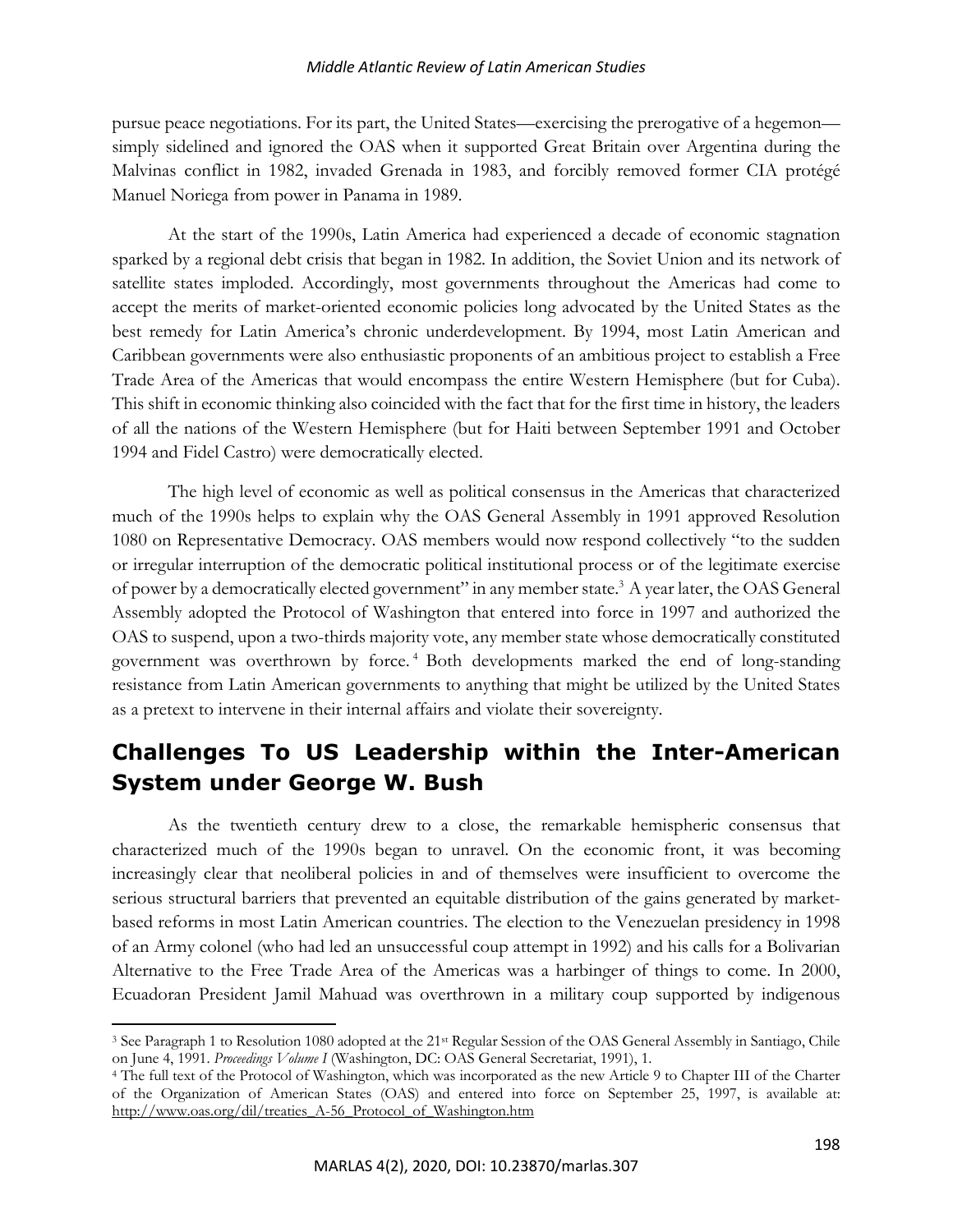groups angered over his decision to substitute the US dollar for the national currency as well as for implementing a series of unpopular free market reforms. The implosion of the Argentine economy at the end of 2001, led to the end of its dollarized economy and rejection of neoliberal macroeconomic policies that Buenos Aires had eagerly embraced a decade earlier. The first decade of the twenty-first century also coincided with a phenomenon called the Pink Tide, in which presidents representing the left of the political spectrum were elected in Argentina, Bolivia, Brazil, Chile, Ecuador, Paraguay, Peru, and Uruguay, oftentimes on platforms explicitly rejecting the Washington Consensus economic reforms that Latin American governments pursued in the 1990s.

Following terrorist attacks in the northeastern United States on September 11, 2001, the OAS General Assembly, coincidentally meeting that same day in Lima, unanimously approved the Inter-American Democratic Charter following an impassioned speech in support by US Secretary of State Colin Powell. The Charter aimed to resolve some of the weaknesses of OAS Resolution 1080 and the Washington Protocol which were deemed incapable of addressing more drawn-out deteriorations in democratic governance. Days later, at the request of Brazil, the OAS Permanent Council meeting in Washington activated the collective security provisions of the Inter-American Treaty of Reciprocal Assistance. In addition, it called for a meeting of the recently created Inter-American Committee against Terrorism. In 2002, this Committee designed and deployed an antiterrorism database and drafted the Convention Against Terrorism, which was signed by 30 members of the OAS in June of that year (Shaw 2004, 2).

Within a few years into the twenty-first century, however, the United States began to experience a number of setbacks that marked a steady decline of its traditional hegemony within the inter-American system. One important explanation for this phenomenon was the appearance of more assertive leftist governments throughout Latin America emboldened by new wealth generated by the Chinese-induced commodity boom. Yet another important factor is the way the Bush White House chose to respond to the September 11, 2001, terrorist attacks through its indiscriminate use of highaltitude bombings in Afghanistan that killed many innocent civilians, as well as the invasion and occupation of Iraq. Both wars, coupled with the initial US failure to categorically condemn the shortlived coup against Hugo Chávez in April of 2002, revived memories of past US interventions in Latin America and the Caribbean and rekindled widespread distrust of its motives. As a result of the US invasion of Iraq without UN Security Council authorization, Mexico formally withdrew from the Inter-American Treaty of Reciprocal Assistance in 2004. Bolivia, Ecuador, Nicaragua, and Venezuela followed suit in 2012.

In 2005, the preferred US-supported candidate to become Secretary General of the OAS, Francisco Flores (former president of El Salvador), had to withdraw his name when, for the first time in OAS history, a majority of the member states rejected the US nominee (Williams 2012, 338). A majority of OAS member states also rejected the US second choice, Mexican Foreign Minister Ernesto Derbez, in favor of José Miguel Insulza, the Chilean Foreign Minister and a Socialist who had spent much of the Pinochet dictatorship in exile.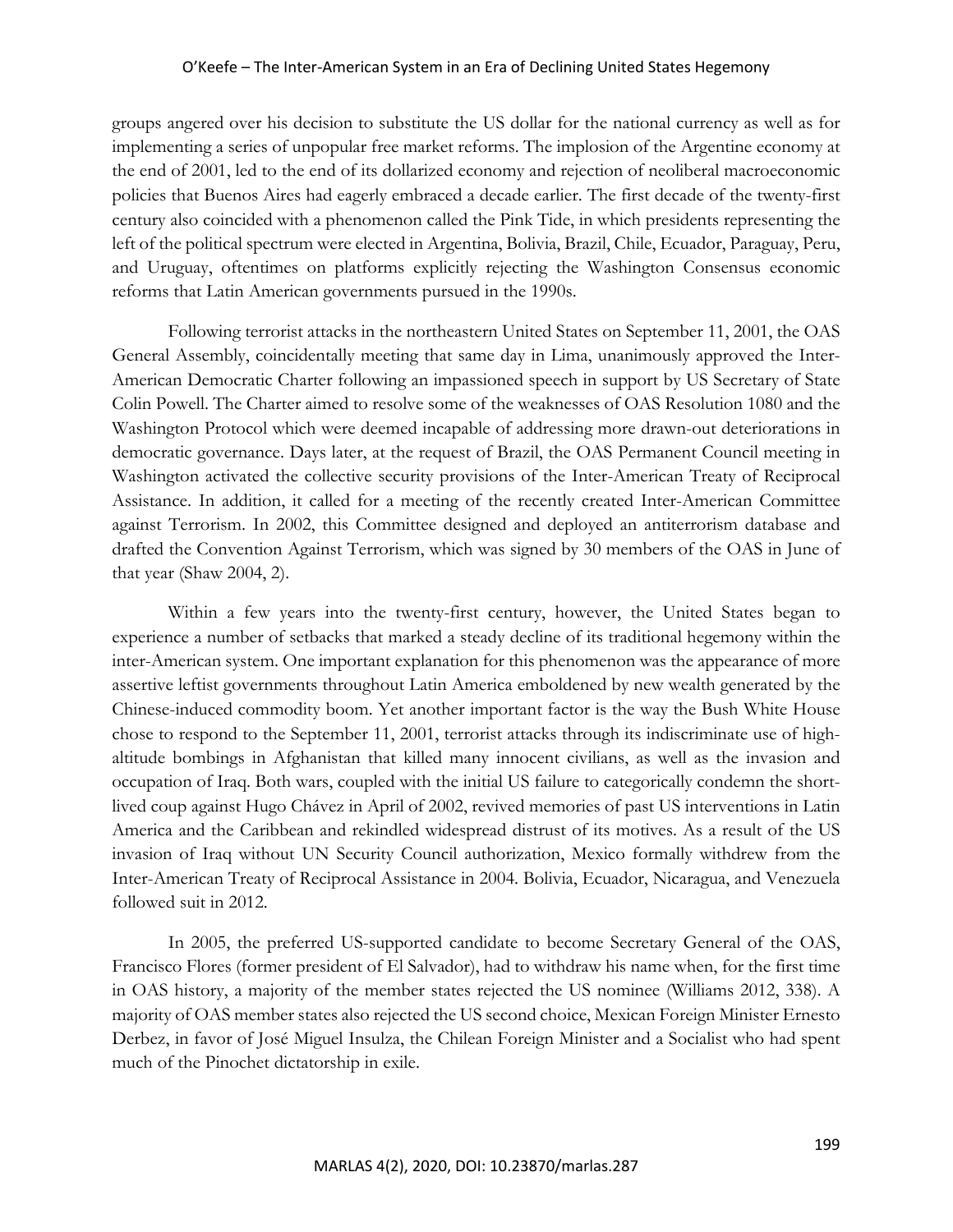At the OAS General Assembly meeting in Fort Lauderdale, Florida, in June 2005, the United States suffered another embarrassing defeat when the other member states rejected a US-proposed amendment to the Inter-American Democratic Charter. The amendment would have permitted the Permanent Council, relying on civil society input, to monitor compliance with a country's commitment to representative democracy and potentially undertake preventive measures. The basic idea was to provide an early warning mechanism before the actual explosion of a major political crisis that caught the hemisphere off-guard and left the OAS scrambling to respond. Reflecting the deep suspicions generated by the unilateralist foreign policy of the administration of George W. Bush, a clear majority in the General Assembly "implicitly rejected the U.S. proposal for a 'monitoring committee', arguing that any effort to strengthen democracy should be carried out with respect for the principle of nonintervention and the right of self-determination of citizens" (Dent and Wilson 2014, 116).

## **The Continued Diminishment of US Influence at the OAS under Barack H. Obama**

The steady erosion of US influence in the OAS and its continued relevance as an important institutional framework for Washington to manage inter-American relations spilled over into the Obama administration, despite a stated desire to forge a new type of relationship premised on partnerships.5 In 2009, the United States found itself outmaneuvered at that year's General Assembly meeting in San Pedro Sula, Honduras (ironically just weeks before the coup that ousted the host country's president), as OAS member states voted to rescind the 1962 motion that suspended Cuba as an active member of the OAS. While Cuba has, to date, not expressed any interest in reactivating its OAS membership, it did participate in the Seventh Summit of the Americas in Panama in April 2015. This was facilitated by the Obama administration's decision at the end of 2014 to begin the process of normalizing diplomatic relations with Cuba (after eighteen months of back channel diplomacy involving, among others, the new Argentine-born Pope Francis and the Canadian government).<sup>6</sup> Many Latin American and Caribbean countries had already made clear at the Sixth Summit of the Americas in Cartagena, Colombia, in 2012 that they would boycott the subsequent Summit in Panama if Cuba was not invited. Accordingly, if the Obama administration had not succeeded in normalizing diplomatic relations with Havana and insisted on strictly enforcing the proviso that only countries with a representative democracy can participate, the Sixth Summit in Cartagena might well have been the last.

<sup>5</sup> At the Fifth Summit of the Americas in April 2009 in Trinidad, US President Obama emphasized that the United States was meeting with partners on an equal level and that "[t]here is no senior partner and junior partner in our relations; there is simply engagement based on mutual respect and common interests and shared values." See Official Remarks of United States President Barack Obama on April 17, 2001, at the Opening Ceremony of the Fifth Summit of the Americas. Text available at: http://www.summit-americas.org/V\_Summit/remarks\_usa\_en.pdf

<sup>&</sup>lt;sup>6</sup> See "Epilogue: Cutting the Shackles of the Past: A Back-Chanel Success" in LeoGrande and Kornbluh 2014. The authors note Cuba policy became a focus of the Obama administration's second term as a result of the Sixth Summit of the Americas as "Obama and Clinton returned from Cartagena chastened by the vehemence and frustration expressed by the other heads of state" (LeoGrande and Kornbluh 2014, 423).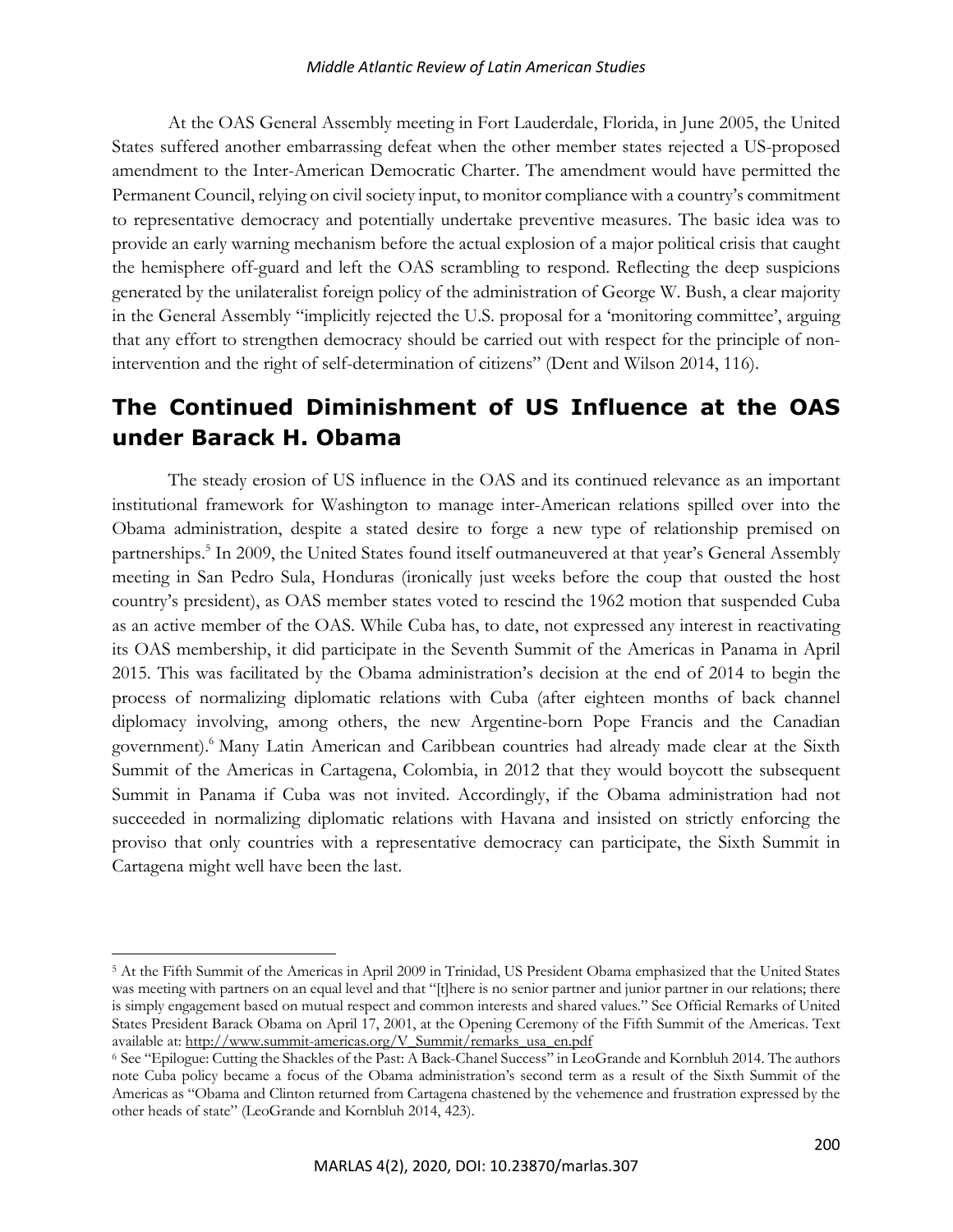In September 2012, Venezuela renounced its ratification of the American Convention on Human Rights and acceptance of the compulsory jurisdiction of the Inter-American Court of Human Rights in San José, Costa Rica. The Dominican Republic threatened to do the same after the Inter-American Commission on Human Rights (IACHR) based in Washington, D.C., condemned a September 2013 decision by that country's Constitutional Tribunal to rescind the Dominican citizenship of anyone whose forebearers had migrated from Haiti after 1929. For its part, Brazil rejected an interim IACHR measure in 2011 ordering suspension of construction activities at the Belo Monte hydroelectric complex until the Brazilian government fulfilled its international legal obligation to adequately consult local indigenous communities that might be detrimentally impacted. In retaliation, Brazil withheld its annual OAS dues payments, recalled its ambassador to the OAS, and for two years refused to put forward its candidate to sit on the IACHR. Angered by its frequent condemnations over his curtailment of press freedoms, Ecuadoran President Rafael Correa spearheaded an effort in 2012, joined by Bolivia, Nicaragua, and Venezuela, to "reform" the inter-American human rights system.<sup>7</sup> At the same time, Argentina argued for moving the IACHR out of Washington, D.C. to a country that had ratified the American Convention on Human Rights. In the end, the Ecuadoran proposal did not prosper as most countries viewed it as an attempt to weaken the system, while the Argentine proposal fell by the wayside. Even so, the United States was put in an awkward position, defending entities it also undermines by its failure to recognize the binding nature of IACHR rulings.<sup>8</sup> In addition, the United States has never ratified the Inter-American Convention on Human Rights. Thus, by definition, it is not subject to the compulsory jurisdiction of the Inter-American Court of Human Rights.

In October 2013, the US Congress approved the bipartisan "Organization of American States Revitalization and Reform Act of 2013" that called for an accessed fee structure in which no member state would, after October 2018, pay more than the 50 percent of the organization's assessed annual dues.<sup>9</sup> The Act also called on the OAS to annually review and reduce the number of mandates not directly related to its core functions, ensure that new mandates be accompanied by an analysis of how they complemented the core OAS mission and how they would be funded, and implement a transparent and merit-based system for hiring, firing, and promoting staff.<sup>10</sup> The Act followed years of growing frustration, particularly among Republican members of the US Congress, with an organization viewed as advancing policies counter to US objectives. Even Obama administration

<sup>7</sup> Ironically, the Correa government also joined the United States in arguing that the IACHR does not have competence to adopt precautionary measures (i.e., injunctive relief), and that therefore there is no obligation for states to comply with them (Burbano-Herrera and Haeck 2019, 91).<br><sup>8</sup> Although it did not change the traditional position that decisions of the IACHR are mere recommendations, the US

government under Obama in 2015 did, for the first time in history, request a Commission hearing on the issue of criminal justice and race, and facilitated fact-finding missions by the IACHR to investigate detention facilities for juveniles as well as unaccompanied foreign minors within the United States. (Camilleri and Edmonds 2017, 2).

<sup>9</sup> See Public Law 113-41-Oct. 2, 2013 at 22 USC 290q. The full text of the OAS Revitalization and Reform Act of 2013 is available at: https://www.congress.gov/113/plaws/publ41/PLAW-113publ41.pdf

<sup>10</sup> For the US Congress, the core competencies of the OAS include: (1) strengthening peace and security; (2) promoting and consolidating representative democracy; (3) regional dispute resolution; (4) election assistance and monitoring; (5) fostering economic growth and development cooperation; (6) facilitating trade; (7) combating illicit drug trafficking and transnational crime; and, (8) support for the Inter-American Human Rights System.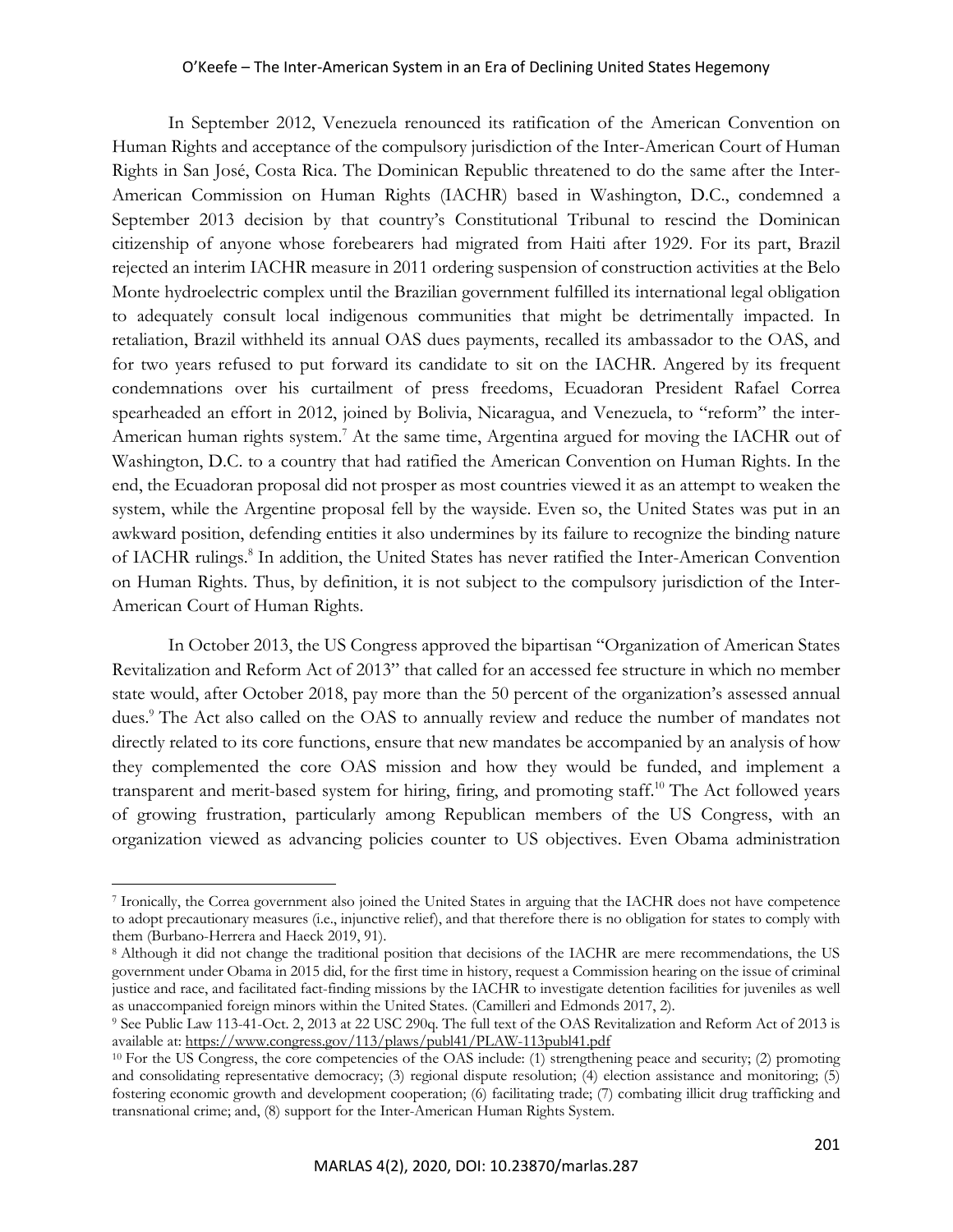bureaucrats were heard to complain that a group of Latin American nations had "hijacked" the OAS General Assembly for their own purposes, without giving due consideration to US interests, thereby leading to a decision to lower the profile of the OAS and of the US role within it.(Heine and Weiffen 2015, 139–140). One example of this "hijacking" was adoption by the General Assembly in 2012 of a Venezuelan-backed OAS Social Charter that emphasized a humanistic model to encourage state-based economic development versus one premised on private sector driven neoliberalism (Biegon 2017, 123–124).

## **Potential Alternatives to the OAS?**

The Bush and Obama years were also marked by the appearance of at least two new regional organizations in the Western Hemisphere—the Union of South American Nations (UNASUR) and the Community of Latin American and Caribbean States (CELAC)—that had the potential to sideline the OAS and what was perceived by some governments as its major deficiency: the meddlesome presence of the United States.

#### UNASUR and PROSUR

In December 2004, the South American presidents launched the Community of South American Nations, which was transformed into the Unión de Naciones Suramericanas or UNASUR in 2008. The driving force behind UNASUR's creation was Brazil, which viewed the continental entity as a vehicle to secure its leadership role in South America (Trinkunas 2013, 83). In particular, Brazil envisioned itself as the axis of a subcontinental region receptive to Brazilian investment and industrial exports that would be strategic not only economically but also geopolitically, thereby boosting the country's status in the eyes of the international community (Espinosa 2014, 38). By forging a South American identity through common policies, Brasilia also sought to create a strategic orientation that, as a first step, aimed to contain external interference—particularly that of the United States—in continental affairs (DerGhougassian 2015, 175).

One specific area where UNASUR countries attempted to forge a common policy on regional security was through the establishment of a South American Defense Council. Brazil first proposed creating the Council in 2008 in response to an incursion into Ecuador by Colombian soldiers to attack a FARC encampment that led to the death of an important guerilla commander. In response, Venezuela sent troops to the Colombian border and Ecuador broke off diplomatic relations with Colombia. In establishing a South American Defense Council, the UNASUR countries hoped to overcome limitations within the inter-American defense system, historically perceived as serving the US national interest, rather than South American defense priorities (Battaglino 2012, 82). The Defense Council also provided a way to deactivate and prevent intraregional conflicts that the United States traditionally exploited to bolster its own objectives (Carrión Mena 2014, 62).

In an effort to avoid an arms race erupting among the South American countries, all the UNASUR governments were required to make public their expenditures on national defense as part of a South American Registry of Defense Spending. In addition, a South American Registry of Military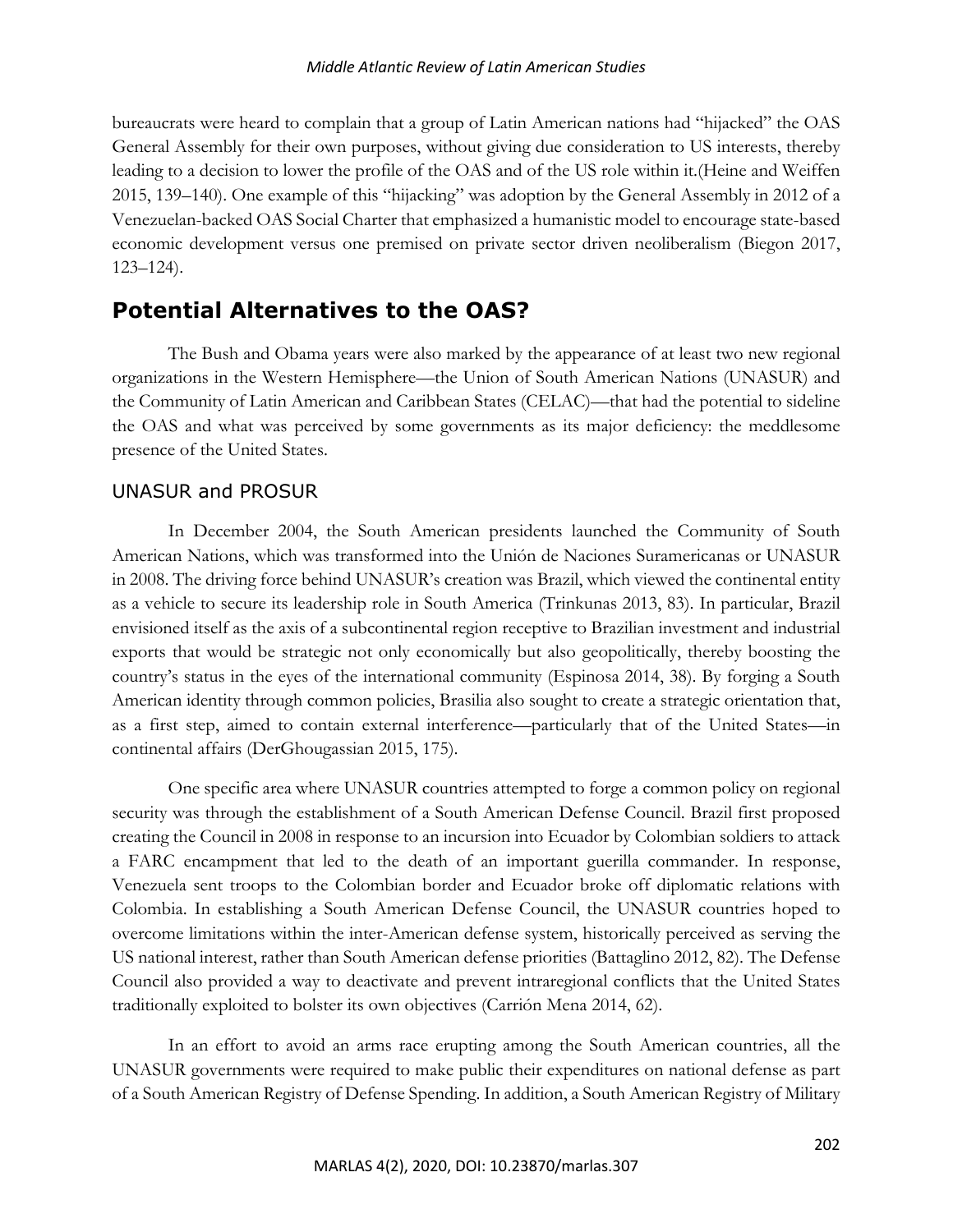Inventory was established in 2014. A UNASUR Center for Strategic Defense Studies opened in Buenos Aires in May 2011 to, *inter alia*, examine threats to regional security posed by transnational criminal networks, and to offer human rights courses to military personnel. The center was given responsibility for collecting, verifying, and disseminating the data collected for both registries. A South American Defense School located in Ecuador was established in 2014 to provide online training for both civilians and military personnel on matters related to regional defense and security as well for participation in international peacekeeping missions.

UNASUR was also active on the issue of energy security, including the need to expand the use of renewable or alternative energy resources as well as enhance energy efficiency and conservation. A South American Energy Council made up of the Ministers of Energy from all twelve UNASUR member states issued guiding principles for a South American energy strategy, a Plan of Action on Regional Energy Integration, as well as the general parameters for negotiating a South American Treaty on Energy Integration.

Furthermore, UNASUR became enmeshed in public health issues stemming from the social objectives in its founding treaty, including provisions calling for universal access to health services. A South American Health Council made up of the Ministers of Health from each member state was established shortly after UNASUR's launch in 2008. The Health Council approved a Five-Year Plan for the period 2010–2015 which, *inter alia,* outlined specific actions such as joint price negotiation and/or pooled procurement of high-cost medications.

In 2010, UNASUR created a South American Council to Combat Drug Trafficking in an attempt to harmonize policies and devise a continental strategy. One specific goal was to limit the intervention of nonregional actors as exemplified by the agreement Bogotá signed with the Obama administration in 2009 to permit a US military presence at a number of bases throughout Colombia to monitor drug trafficking. The heightened US military presence in Colombia was, in turn, the result of a decision by Ecuadoran President Rafael Correa not to renew the lease for a US drug monitoring facility at Manta in Ecuador. Although Colombia's Supreme Constitutional Court eventually scuttled the base agreement as an unconstitutional overreach on the part of President Álvaro Uribe, the 2009 agreement raised concerns that US military activities in Colombia might spill over into neighboring countries. UNASUR's drug trafficking council also facilitated a unified South American position to demand a new hemispheric drug policy in anticipation of the Sixth Summit of the Americas in Cartagena in 2012. It was at that Summit that member states called on the OAS General Secretariat to produce a report on the drug problem in the Western Hemisphere. Released in May of 2013, the two separate but interconnected reports, among other things, dismissed the decades-long US strategy of a war on drugs as a failure and emphasized addressing the drug problem from a public health perspective.

UNASUR effectively sidelined the OAS in resolving the political crises that erupted in Bolivia in 2008 in light of a civilian-led coup plot against President Evo Morales, as well as in addressing the impeachment of President Fernando Lugo in Paraguay in 2012. UNASUR also played a much more visible role than the OAS in mediating an end to the uprising in Ecuador in 2010 that resulted in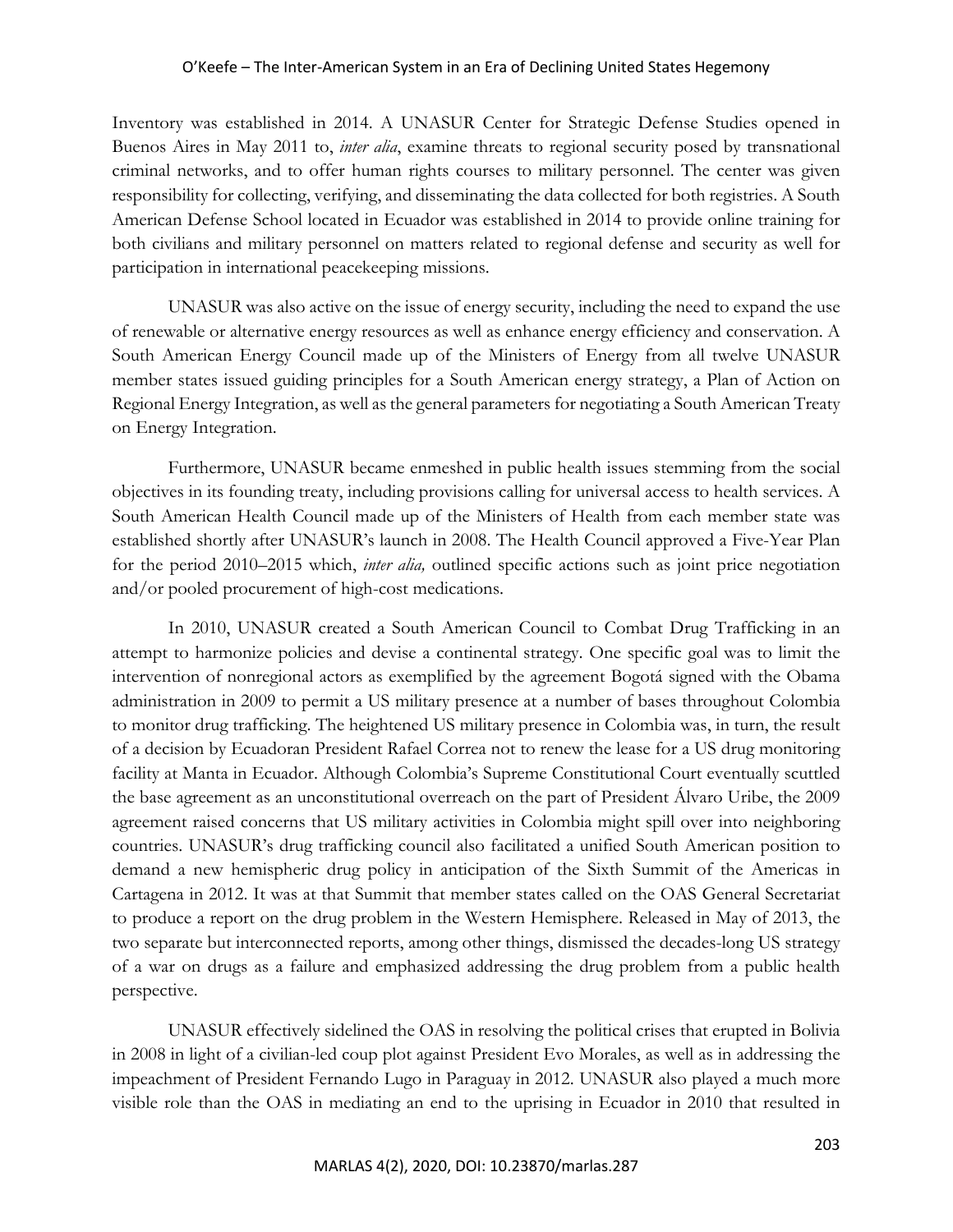#### *Middle Atlantic Review of Latin American Studies*

President Rafael Correa's temporary detention by dissident policemen. Although the OAS initially acted forcefully to the removal of President José Manuel Zelaya from the Honduran presidency in 2009 by invoking the Inter-American Democratic Charter and suspending Honduras from the OAS, it was actually UNASUR that facilitated Zelaya's return from exile and ended Honduras's suspension from the OAS in 2011. Furthermore, Colombia was pressured by other UNASUR countries in 2009 to release details of its previously secret deal with the United States to allow the Americans access to several bases in Colombian territory, a disclosure that helped de-escalate rising regional tensions over the issue. In addition, it was UNASUR, and not the OAS, that defused military tensions between Colombia and Venezuela in 2010 when Hugo Chávez was accused of providing asylum to Colombian guerrilla fighters in Venezuelan territory. Following the creation of a Technical Election Unit in 2014, UNASUR even fielded election observer missions in various national and municipal elections as well as plebiscites where similar missions from the OAS were specifically excluded. Until the election of former Uruguayan Foreign Minister Luis Almagro as Secretary General of the OAS in March 2015, UNASUR also played a more active role than the OAS in responding to the political instability and violence in Venezuela that followed student-led protests in February 2014. Undoubtedly, this was aided by the fact that the Maduro government clearly favored UNASUR and repudiated the OAS to act a mediator between it and the opposition (Nolte 2018, 141–142).

After former Colombian President Ernesto Samper stepped down as its Secretary General in February 2017, UNASUR entered a period of stagnation when it became impossible to reach the required consensus to select his replacement. The inability to name a new Secretary General meant that new personnel could not be hired to replace departing employees, an annual budget could not be formulated, nor new initiatives proposed. In April 2018, half of the twelve UNASUR member states (i.e., Argentina, Brazil, Chile, Colombia, Paraguay, and Peru) announced their intention to withhold annual dues payments over the inability to get anything accomplished within UNASUR (including the election of a new Secretary General) because of the intransigence of Bolivarian Venezuela. In August of 2018, Colombia formally announced its withdrawal from UNASUR, a move eventually followed by the remaining member states but for Guyana, Suriname, and Venezuela.

In March 2019, the Presidents of seven South American nations (Argentina, Brazil, Chile, Colombia, Ecuador, Peru, and Paraguay) met in Santiago to launch a new regional "organization" called the Forum for the Progress of South America or PROSUR as a substitute to UNASUR. PROSUR's institutional framework is nonexistent and it relies on the presidents and ministries of Foreign Affairs of each country to coordinate meetings and provide minimal logistical support. Decisions will be taken by consensus (the same voting system that ultimately contributed to the paralysis within UNASUR). PROSUR calls for tackling many of the same issues assigned to UNASUR: infrastructure development; integration of regional energy markets; improved access to health care; coordination of defense policies; and, responses to natural disasters. The fact that several South American governments found it necessary to create another forum with a similar program underscores that the core rationale for creating UNASUR remains as relevant today as it was more than a decade ago, albeit now devoid of any implicit agenda to provide an alternative to the OAS.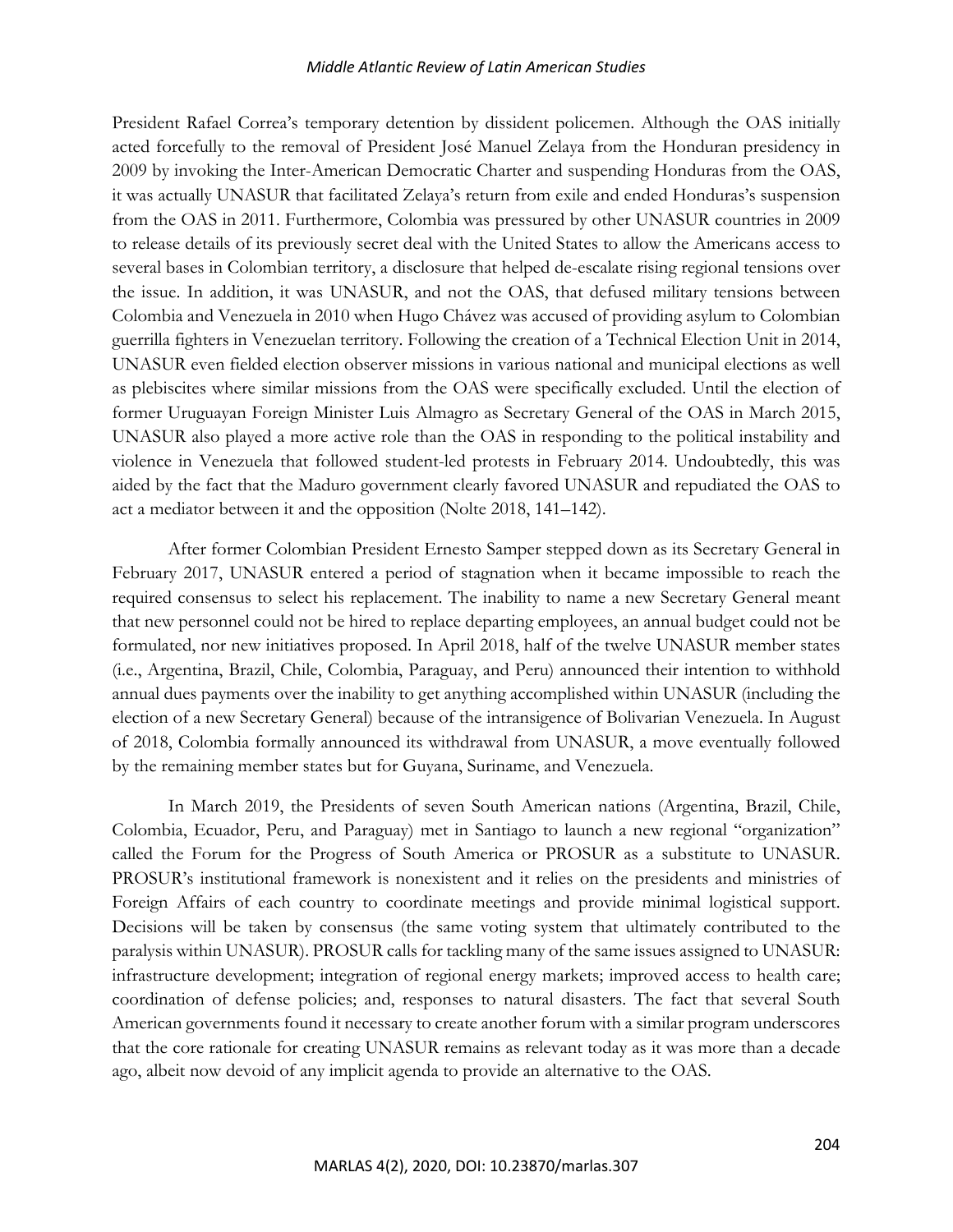### **CELAC**

In December of 2008, Brazilian President Luiz Inácio Lula da Silva hosted a meeting at the resort town of Sauípe in northeastern Brazil for the heads of state of all the countries of Latin America and the Caribbean. Cuba was present, while the United States and Canada were purposefully excluded. At the three-day summit, Washington's decades-long trade embargo against Cuba was roundly condemned, as were US and European economic policies that allegedly caused the global economic instability that threatened the region at that time. The meeting helped underscore the growing economic and geopolitical power of Brazil and forewarned the United States of an emboldened Latin American bloc at the next Summit of the Americas scheduled for Trinidad and Tobago in April 2009. The meeting in Sauípe turned out to be the precursor for what eventually became the *Comunidad de Estados Latinoamericanos y Caribeños* or CELAC. CELAC, in turn, marked the latest manifestation of a movement with roots in the 1980s that arose in response to Latin American frustration at the inability of the OAS (because of the perceived stranglehold of the United States) to mediate an end to the conflicts raging in Central America at the time.

All the sovereign states of Latin America and the Caribbean are CELAC members, although Brazil suspended its participation at the beginning of 2020. Despite CELAC's very weak institutional framework and lack of even a dedicated web site, this has not prevented the European Union from utilizing CELAC to facilitate dialogue between both regions. At least two CELAC-EU Summits have taken place (the first in the Chilean capital in January 2013, and the second in Brussels in June 2015).

The Chinese have also been keen to utilize CELAC as a vehicle to channel discussions and negotiations with Latin America and the Caribbean through a single entity, just as they have done since 2000 with sub-Saharan Africa through Forum of China-Africa Cooperation. CELAC also provides China with a means of interacting with those countries in Latin America and the Caribbean with which it still does not have diplomatic relations. In January 2015, the People's Republic of China hosted a summit in Beijing with all the CELAC member states. The Beijing summit concluded with the announcement of a five-year cooperation plan and promises of billions of dollars in new Chinese loans and investments. Chile hosted the following CELAC-China summit in Santiago in January 2018, where Beijing formally invited Latin American and Caribbean governments to take part in the Belt and Road Initiative proposed by Chinese President Xi Jinping in 2013 to expand links between Asia, Africa, and Europe with billions of dollars in infrastructure investment and loans.

## **Donald Trump and the Inter-American System**

Upon taking office, Donald Trump's White House appeared intent on undermining the inter-American system. In March of 2017, the Trump administration boycotted hearings by the IACHR reviewing its proposed travel bans on citizens from seven Muslim-majority countries and other proposed changes to US immigration procedures (Camilleri and Edmonds 2017, 3). This was followed by a failure at the June 2017 meeting of the OAS General Assembly in Cancun to secure the necessary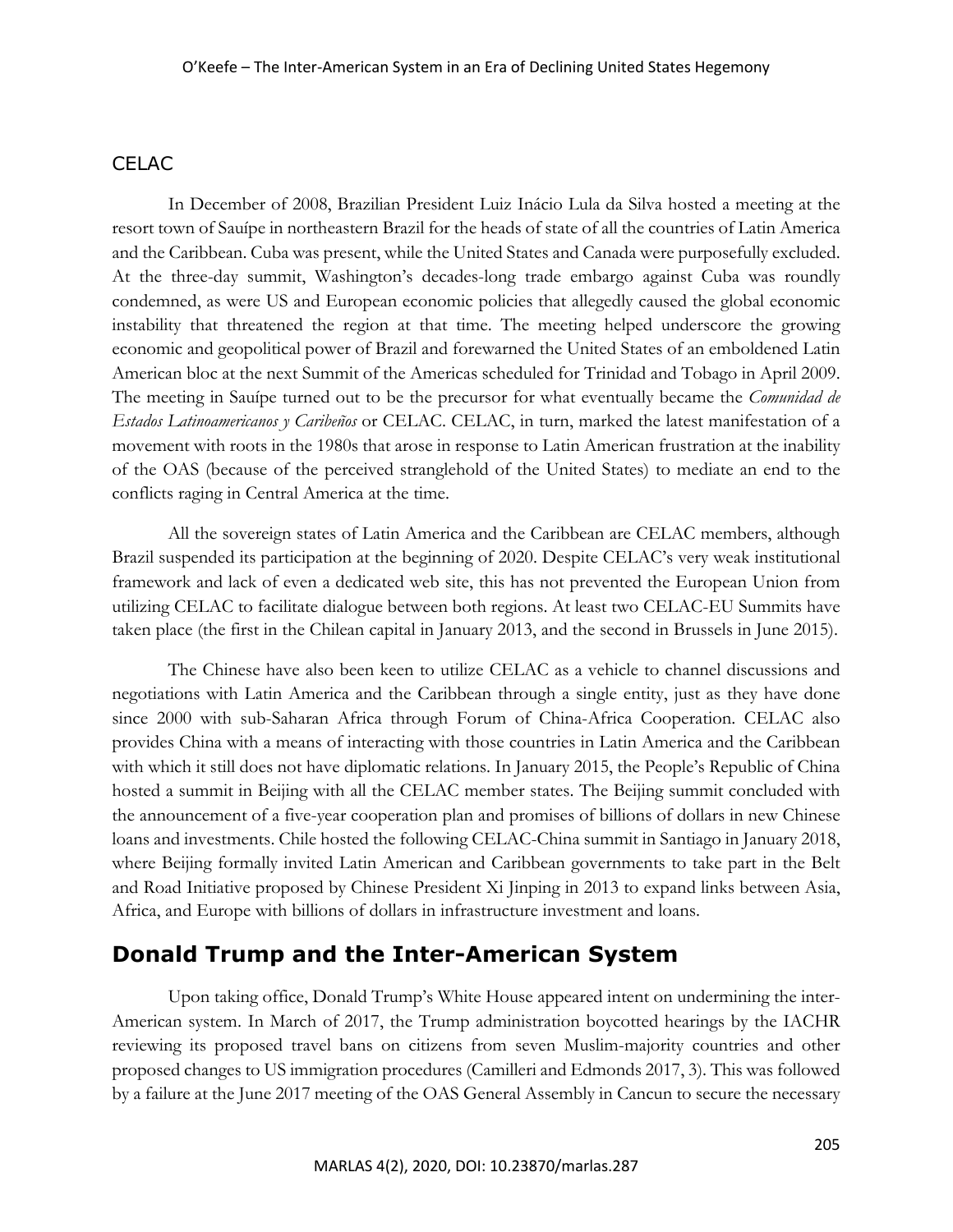#### *Middle Atlantic Review of Latin American Studies*

two-thirds majority to approve a resolution on Venezuela. The resolution called on President Nicolás Maduro to, among other things, admit a delegation of representatives from OAS member states to try to mediate a solution to the Venezuelan political crisis. Some attributed the inability to pass this resolution to the last-minute decision of US Secretary State Rex Tillerson to skip the meeting and personally lobby for votes in favor (Camilleri 2017, 1). At that same General Assembly meeting in Cancun, the highly qualified US candidate to sit on the IACHR was passed over in favor of candidates from other countries vying for three vacant seats. The only time the American candidate had previously been rejected was in 2003, when the Bush administration nominated someone with a very weak human rights background (at a time of strong concern throughout the Americas as to whether the United States was still committed to a robust defense and enforcement of international human rights law) (Camilleri 2017, 1).

One thing that did emerge from the OAS meeting in Cancun favorable to US interests, however, was approval of a resolution that, *inter alia,* instructed the Permanent Council to propose changes to the assessed contributions, including "the gradual reduction of the percentage assigned to the largest contributor below fifty percent, as well as the possibility of not reducing the amount of its annual contribution."11 In July 2018, the OAS Permanent Council approved Resolution 1103 (ratified, in turn, by the General Assembly in October 2018) that establishes annual percentage reductions in the assessed US contribution to the OAS that will reach just under 50 percent by 2023, while the percentages of all the other member states during that same time period will gradually rise.

For fiscal year 2018, the Trump administration proposed that US\$ 42 million be allocated for the OAS (or US\$ 8.5 million less than what the OAS assessed the US as its mandatory dues allocation for 2018) and provided for no voluntary contributions (Meyer 2018, 5). The United States has historically earmarked voluntary contributions to support special OAS initiatives that it favors such as democracy promotion, human rights protection, and security-related initiatives. The Trump administration's budget request for Fiscal Year 2019 for the OAS was essentially the same as the preceding year (again, with no voluntary contributions). The failure to provide voluntary contributions is particularly debilitating for the IACHR, as only US\$ 5 million of its annual US\$ 9 million operating budget comes from the OAS regular fund (Raderstorf and Shifter 2018, 15). Voluntary contributions (particularly from the United States) have previously covered the rest. In 2016, the IACHR was nearly forced to lay off forty percent of its personnel and suspended a number of activities, including hearings, due to a sharp decline in voluntary contributions (Meyer, 2018, 15).

In March of 2018 a young Cuban-American lawyer from Miami and former Florida legislator, Carlos Trujillo, became the US Permanent Representative to the OAS, a post that had been vacant since 2014. Trujillo has adeptly used the OAS as a forum to wage a propaganda campaign against the three countries the Trump administration labels the "Troika of Tyranny" in the Western Hemisphere: Cuba, Nicaragua, and Venezuela.

<sup>&</sup>lt;sup>11</sup> See Paragraph C.3 to Resolution 2911 adopted at the 47<sup>th</sup> Regular Session of the OAS General Assembly meeting in Cancun, Mexico on June 21, 2017, *Proceedings Volume I* (Washington, DC: OAS General Secretariat, 2017), 128–129.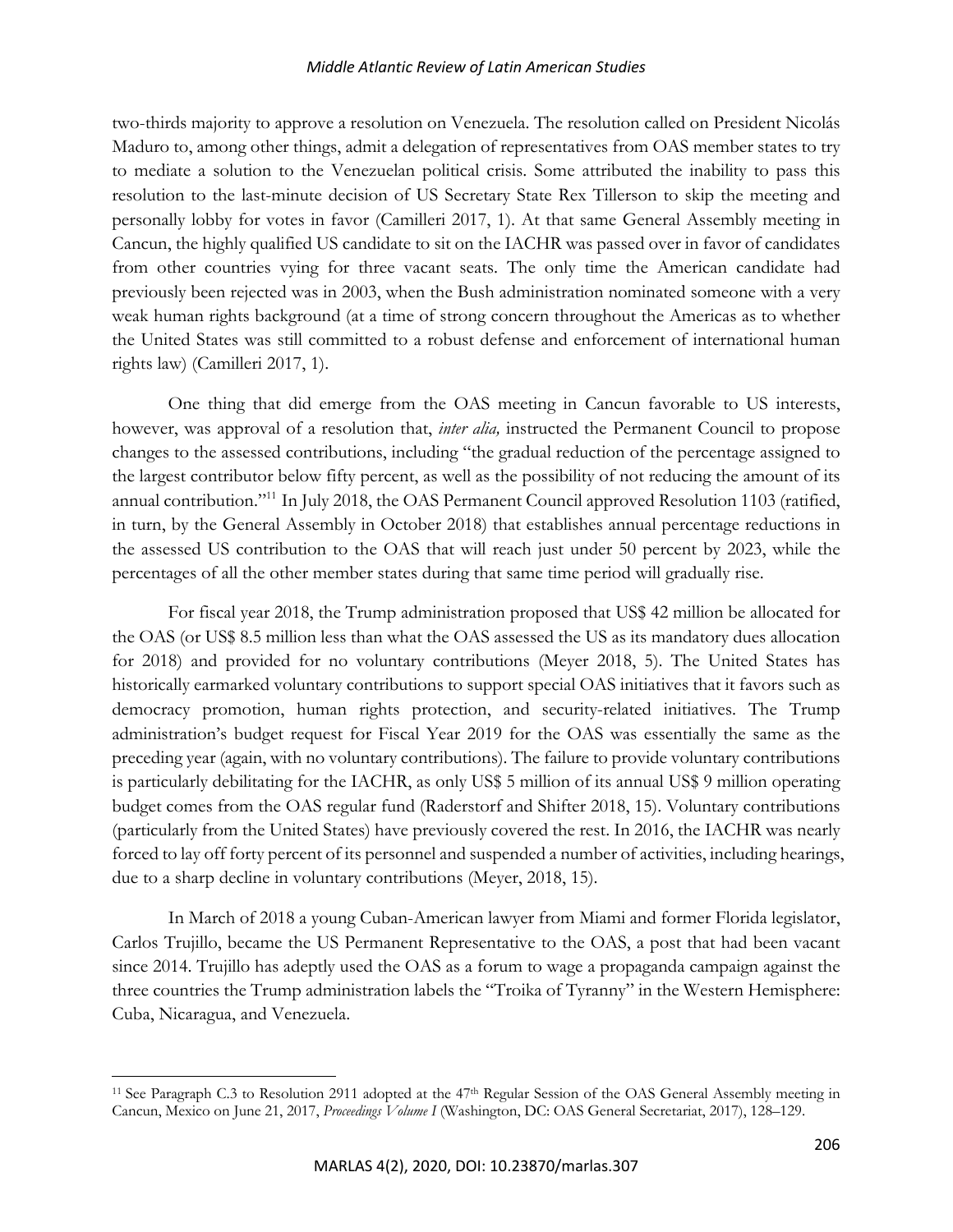While the US held the rotating chair of the OAS Permanent Council for a period at the beginning of 2019, Ambassador Trujillo successfully led an effort to seat representatives appointed by Venezuela's National Assembly and not those representing President Nicolás Maduro, something that was reaffirmed at the General Assembly meeting in Medellin, Colombia, at the end of June 2019. Trujillo was, however, unable to secure the two-thirds majority required by Article 21 of the Inter-American Democratic Charter to formally suspend Venezuela as an active OAS member state because of an unconstitutional interruption in the democratic order. Similarly, OAS Secretary General Almagro exercised an expansive interpretation of Article 18 of the Democratic Charter to draft an extensive report in May 2016 detailing the threat to democracy in Venezuela and requesting a special meeting of the OAS Permanent Council to consider further actions, but nothing of substance ever came of that meeting (Perez 2017, 393–394). The reason for the inability of the OAS to take constructive measures against Venezuela is a legacy of Venezuela's former petroleum largesse in Central America and the Caribbean. Beneficiary countries form a bloc that thwarts the votes needed to pursue actions to preserve and strengthen the democratic system in Venezuela. Nevertheless, perhaps sensing an impending inability to continue influencing votes in the OAS following serious cutbacks in its generous petroleum export programs, the Maduro government announced on April 28, 2017, that it was leaving the OAS in order to defend its sovereignty and avoid foreign intervention and interference in its internal affairs, something that under the OAS Charter required another two years to take effect (Meier García 2017, 103; 112–113).

US Ambassador Trujillo had more diplomatic success in his efforts to address human rights violations and the erosion of democratic principles in Nicaragua. During the June 2019 OAS General Assembly in Medellin, Colombia, a resolution was approved invoking Article 20 of the Inter-American Democratic Charter authorizing the Permanent Council to appoint a commission to "carry out diplomatic efforts at the highest level to seek a peaceful and effective solution to the political and social crisis in Nicaragua and to submit a report within a maximum of 75 days".<sup>12</sup> That same meeting, incidentally, also approved a reform package long pushed by the United States that increases transparency and auditing to improve the effectiveness of the OAS.

## **Conclusion**

The traditional dominance and leadership exercised by the United States in the Western Hemisphere since the end of the nineteenth century began dissipating with the presidency of George W. Bush.<sup>13</sup> Undoubtedly, one important factor has been the emergence of China as a major trading partner, lender, and investor throughout the hemisphere, particularly in South America.14 This decline has been evident within the inter-American system, and was accompanied by the creation of CELAC

<sup>&</sup>lt;sup>12</sup> See Paragraph 5 of Resolution 2943 adopted at the  $49<sup>th</sup>$  Regular Session of the OAS General Assembly meeting in Medellín, Colombia on June 28, 2019. Provisional text available at: http://www.oas.org/consejo/GENERAL%20ASSEMBLY/Resoluciones-Declaraciones.asp

<sup>&</sup>lt;sup>13</sup> For a more extensive analysis of the factors contributing to the loss of US dominance and leadership in Latin America and the Caribbean over the past two decades, see, e.g., Tulchin 2016; Santa-Cruz 2020. 14 For a more extensive analysis on the challenges posed to traditional US dominance and leadership in Latin America and

the Caribbean by China, see Chapter 6, "China in Latin America and the Caribbean" in O'Keefe 2018.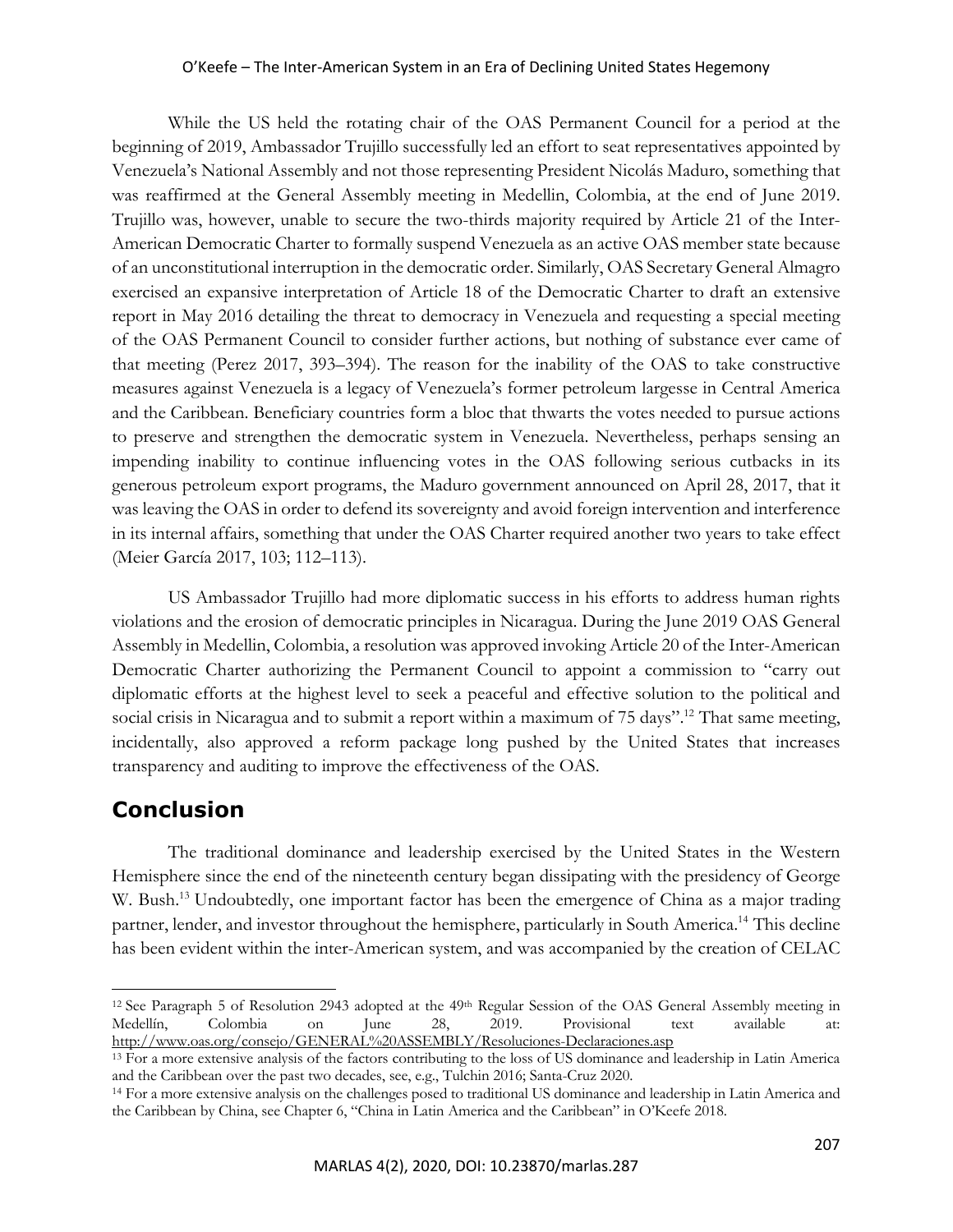and UNASUR. For a time, UNASUR displaced the OAS as the main mediator of conflicts in South America (Nolte 2018, 147). Even during its heyday, however, UNASUR never enjoyed the solid institutional framework or resource capacities of the inter-American system. The institutional deficiencies and lack of resources are more pronounced in the case of CELAC. More importantly, neither UNASUR nor CELAC ever had a mandate or a framework to ensure the protection of human rights. For many decades now, the inter-American human rights system has been a central actor in the promotion and defense of human rights in the Americas, and it continues to shape the regional human rights agenda (Engstrom 2019, 2).

The Trump administration has shown little interest in engaging and strengthening the inter-American system beyond utilizing it as a platform to rhetorically attack Cuba, Nicaragua, and Venezuela. In particular, the United States under Trump boycotts hearings of the IACHR and reduces its funding. President Trump was himself a no-show at the Eighth Summit of the Americas in Lima in April 2018 that gathered all the other heads of state in the Western Hemisphere, and was the first time a US president had not participated. Furthermore, the Trump administration's attempt to isolate the Maduro government at the OAS ultimately backfired as Venezuela withdrew from the inter-American system effective April 28, 2019.

The reduction in the assessed percentage of US contributions below fifty percent and increasing the contributions of other countries may reduce traditional perceptions that the inter-American system primarily existed to carry out US prerogatives. The budget shortfalls besetting the OAS in recent years have also forced necessary reductions in wasteful programs and unnecessary personnel and the adoption of measures to enhance transparency and accountability. Additional reforms are still required, however, such as limiting OAS mandates to those things it does best, or has the potential to do so, namely the promotion and protection of representative democracy and human rights in the Western Hemisphere. Nonpolitical goals such as economic and social development and the eradication of poverty are better left to the Inter-American Development Bank.

The demise of UNASUR and the severe institutional limitations of CELAC underscore the need for a robust inter-American system, as many of the challenges confronting the Western Hemisphere today can only be resolved through the type of respectful dialogue and intraregional cooperation the system can facilitate. These challenges include migration and human trafficking, the illicit narcotics trade, climate change, and the growing regional humanitarian crisis produced by the political and economic crisis in Venezuela. A more engaged and financially generous United States genuinely committed to forging partnerships with its hemispheric neighbors is essential, however, for revitalizing the inter-American system. Without reliable US financial assistance, there is a risk of further undermining institutional capacity and diminishing the inter-American system's credibility. The United States also risks China leveraging its permanent observer nation status at the OAS to further enhance its influence in Latin America and the Caribbean, as it has already done as a contributing member of the Inter-American Development Bank. To mark the tenth anniversary of becoming a member, for example, China was to host the Bank's 2019 annual meeting in Chengdu (cancelled over an impasse over who would represent Venezuela).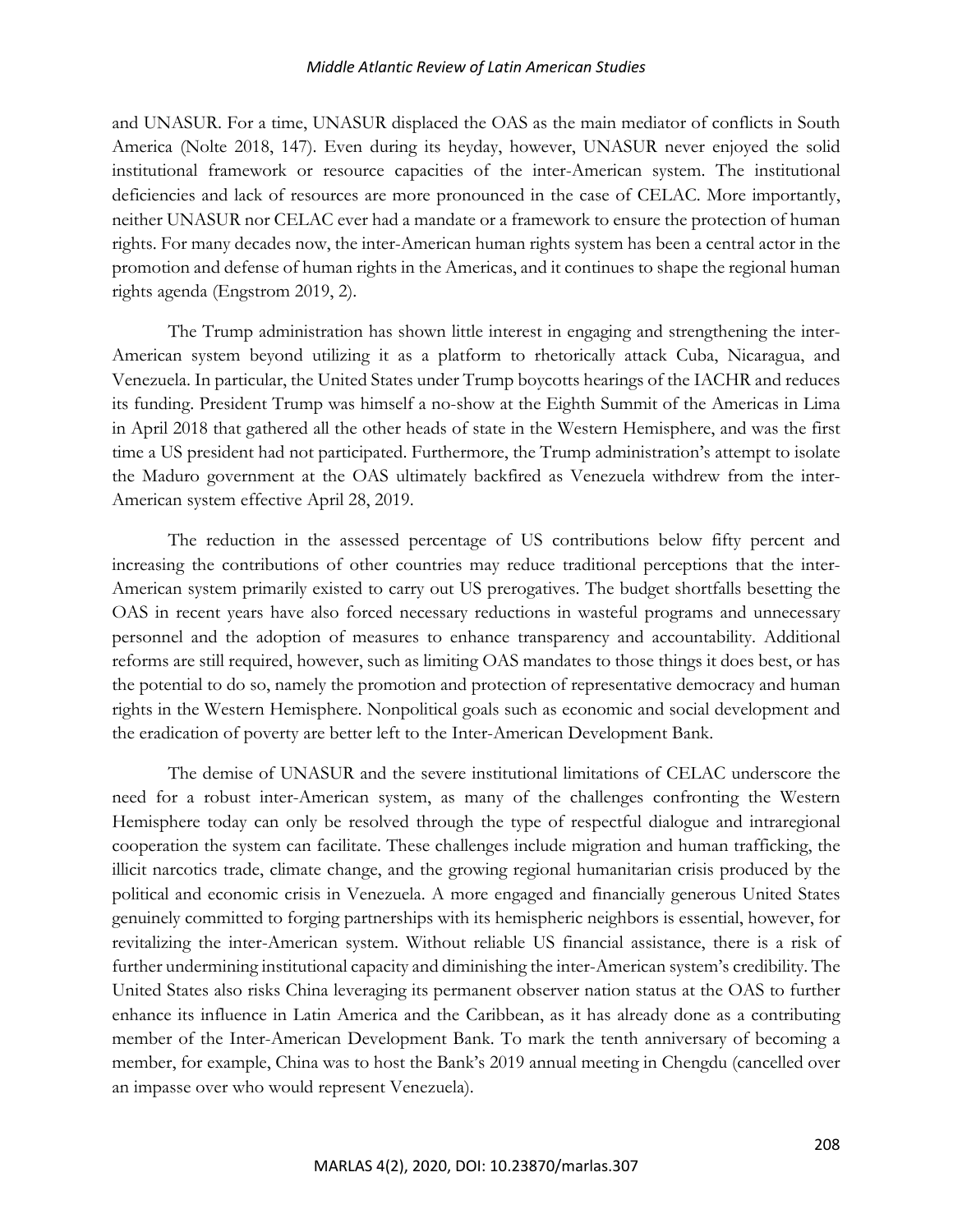**Thomas Andrew O'Keefe** is the President of Mercosur Consulting Group, Ltd., a legal and economic consulting firm based in New York City that assists companies with their strategic business planning for South America and advises Latin American firms exporting to the United States. Mr. O'Keefe is a dual national of the United States and Chile. He is bilingual in English and Spanish and fluent in French and Portuguese. He did his undergraduate work at Columbia University and received his J.D. from the Villanova University School of Law. In 1986 he worked for the legal departments of the Chilean Human Rights Commission and the Vicaría de la Solidaridad (the human rights office of the Archdiocese of Santiago). He also worked as an associate for a number of years at the Wall Street law firm of Carter, Ledyard & Milburn and the Boston-based Gadsby & Hannah before returning to study at the University of Oxford, where he received an M.Phil. in Latin American Studies (History and Economics) in 1992. He has taught courses on Western Hemisphere economic integration, the Political Economy of the Southern Cone Countries of South America, Energy and Climate Cooperation in the Western Hemisphere, and Major Themes in US-Latin America Diplomatic History at Johns Hopkins University's School of Advanced International Studies, The George Washington University's Elliott School of International Affairs, and Stanford University as well as Colonial Latin American History at American University. He was Chair of the Western Hemisphere Area Studies Program at the US State Department's Foreign Service Institute between July 2011 and November 2015. During the spring 2015 semester, he also taught a seminar on International Human Rights Law at the Villanova University School of Law. Mr. O'Keefe is the author of numerous book chapters and articles on Latin American economic integration, globalization, energy security, and climate change, and has lectured extensively on these topics both in the United States and abroad. He has also been invited to brief US government officials and testify before the US Congress on developments within MERCOSUR and the Free Trade Area of the Americas project. He is the former Managing Editor of Focus Americas, an analytical review of business and legal developments throughout the Western Hemisphere. He is the author of *Latin American Trade Agreements* (Ardsley, NY: Transnational Publishers, Inc. 1997-); *Latin American and Caribbean Trade Agreements: Keys to a Prosperous Community of the Americas* (Leiden, NL: Martinus Nijhoff (Brill), 2009); and, *Bush II, Obama, and the Decline of U.S. Hegemony in the Western Hemisphere* (Abingdon, UK: 2018). In 2001, Mr. O'Keefe participated in the US AID/RAPID project as an African Growth & Opportunity Act (AGOA) trade specialist based in Gaborone, Botswana. In 2005, he received a Fulbright Scholars Award to lecture on international trade topics at the National Universities of Córdoba and Rosario in Argentina and conduct research on the Argentine energy sector for a chapter in a book published by the Center for Strategic and International Studies (CSIS) in 2007. Between October 2005 and October 2006, he was the Legal and Economic Integration Specialist for the US AID funded Caribbean Open Trade and Support Program based in Antigua that provided trade capacity building and competitiveness assistance to the governments and private sectors in both Antigua and Barbuda as well as Dominica. In 2011, he was the recipient of a Fulbright Senior Specialist Award to lecture on the Peru-United States Free Trade Agreement at the Law School of the Catholic University of Peru.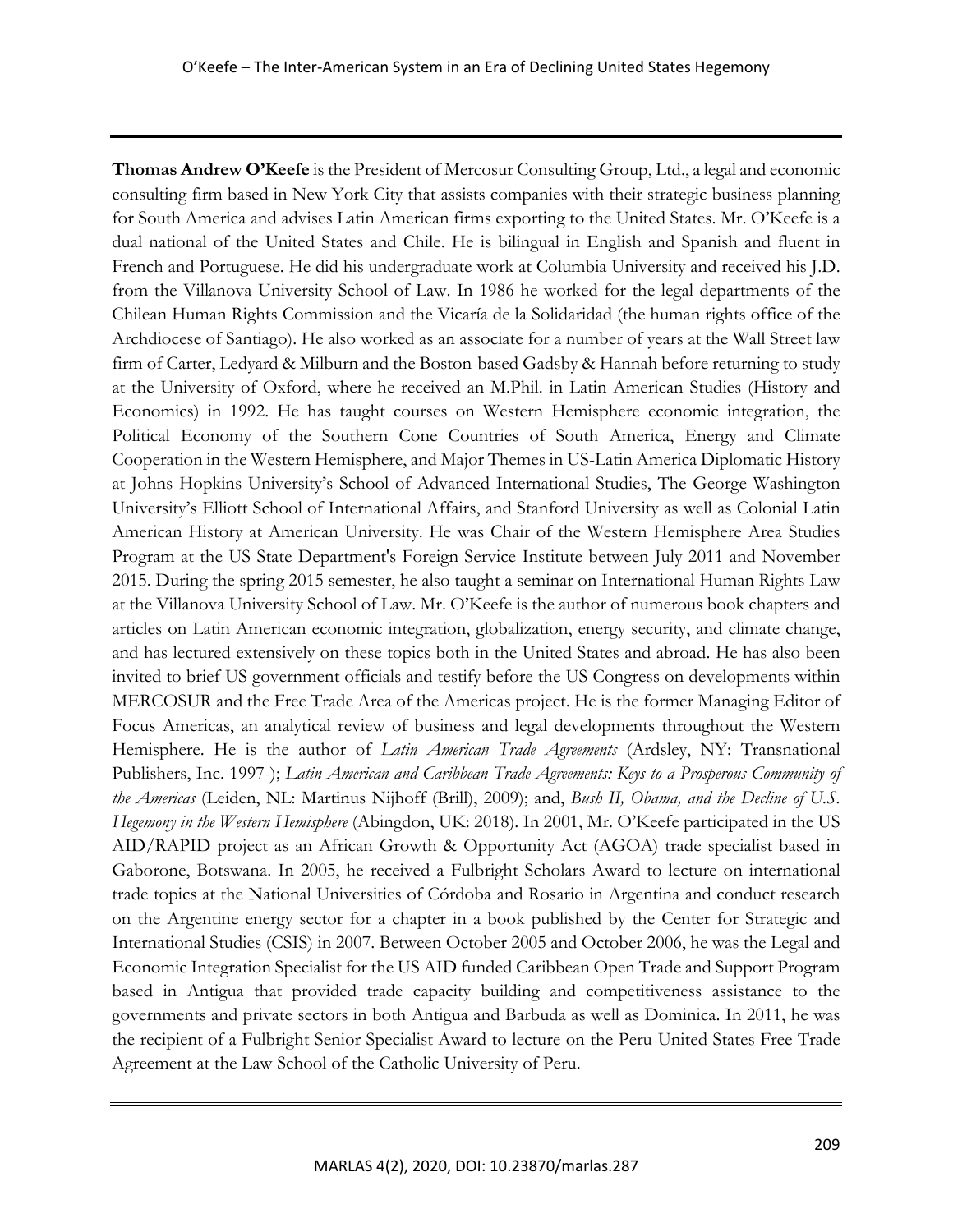## **References**

#### Battaglino, Jorge

2012 "Defense in a Post-Hegemonic Regional Agenda: The Case of the South American Defense Council." In *The Rise of Post-hegemonic Regionalism: The Case of Latin America*, edited by Pia Riggirozzi and Diana Tussie, 81–100. Dordrecht, NL: Springer.

#### Biegon, Rubrick

2017 *US Power in Latin America.* Abingdon, UK: Routledge.

#### Burbano-Herrera, Clara, and Yves Haeck

2019 "The Impact of Precautionary Measures on Persons Deprived of Liberty in the Americas." In *The Inter-American Human Rights System: Impact Beyond Compliance*, edited by Par Engstrom, 89–113. Cham, CH: Palgrave Macmillan.

#### Camilleri, Michael J.

2017 "What Does Defeat at OAS Meeting Portend for U.S. Influence in the Americas?" *Global Americans*, June 23. Available at: https://theglobalamericans.org/2017/06/defeat-oasmeeting-portend-us-influence-americas/

#### Camilleri, Michael, and Danielle Edmonds

2017 *An Institution Worth Defending: The Inter-American Human Rights System in the Trump Era*. Washington, DC: Inter-American Dialogue.

#### Carrión Mena, Francisco

2014 "Washington and the New South American Regionalism." In *Exploring the New South American Regionalism*, edited by Ernesto Vivares, 49–64. Farnham, UK: Ashgate.

#### Clark, Ian

2011 *Hegemony in International Society.* Oxford: Oxford University Press.

#### Connell-Smith, Gordon

1974 *The United States and Latin America: An Historical Analysis of Inter-American Relations.* London: Heinemann Educational.

#### DerGhougassian, Khatchik

2015 "The Post-Washington Consensus Regional Integration in South America: Convergence and Divergence in ALBA and UNASUR: A Comparative Perspective." In *Decline of U.S. Hegemony?: A Challenge of ALBA and a New Latin American Integration of the Twenty-First Century* edited by Bruce M. Bagley and Magdalena DeFort, 159–184. Lanham, MD: Lexington Books.

Dent, David W., and Larman C. Wilson

2014 *Historical Dictionary of Inter-American Organizations*. Plymouth, UK: Scarecrow Press.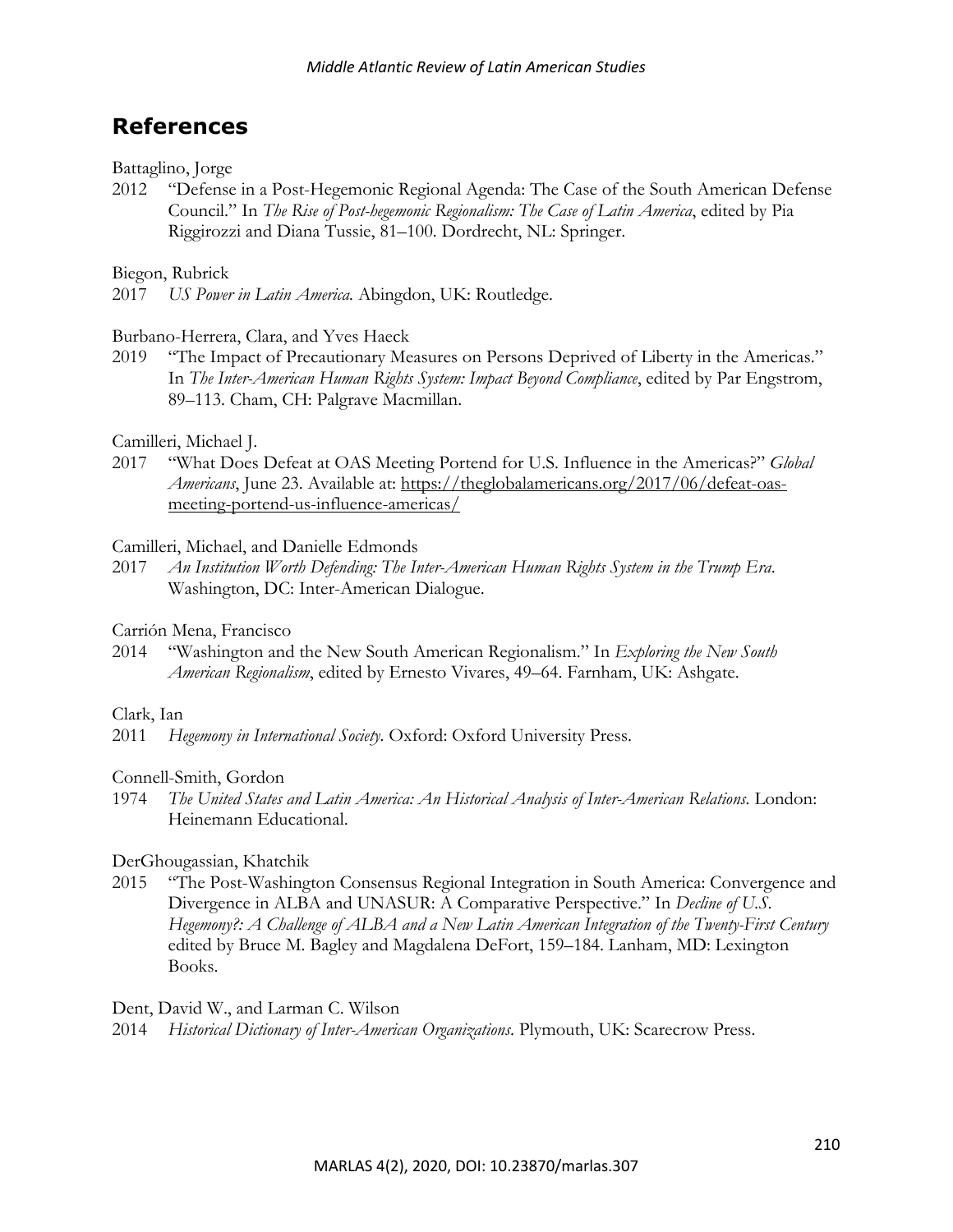#### Engstrom, Par, ed.

2019 *The Inter-American Human Rights System: Impact Beyond Compliance.* Cham, CH: Palgrave Macmillan.

#### Espinosa, Carlos

2014 "The Origins of the Union of South American Nations: A Multicausal Account of South American Regionalism." In *Exploring the New South American Regionalism*, edited by Ernesto Vivares, 29–48. Farnham, UK: Ashgate.

Farer, Tom J., ed.

1979 *The Future of the Inter-American System***.** New York: Praeger.

Fontana, Benedetto

- 2006 "State and Society: The Concept of Hegemony in Gramsci." In *Hegemony and Power: Consensus and Coercion in Contemporary Politics,* edited by Mark Haugaard and Howard H. Lentner, 23–44. Lanham, MD: Lexington Books.
- Heine, Jorge, and Brigitte Weiffen
- 2015 *2lst Century Democracy Promotion in the Americas: Standing Up for the Polity*. Abingdon, UK: Routledge.

LeoGrande, William M., and Peter Kornbluh

2014 *Back Channel to Cuba: The Hidden History of Negotiations between Washington and Havana*. Chapel Hill: The University of North Carolina Press.

#### Meier García, Eduardo

2017 "El Inconstitucional e Inconvencional Retiro de Venezuela de la OEA." *Revista da Faculdade de Direito da Universidade Federal de Minas Gerais* 71: 103–142.

#### Meyer, Peter J.

2018 *Organization of American States: Background and Issues for Congress.* Washington, DC: Congressional Research Service. Available at: https://fas.org/sgp/crs/row/R42639.pdf

#### Nolte, Detlef

2018 "Costs and Benefits of Overlapping Regional Organizations in Latin America: The Case of the OAS and UNASUR." *Latin American Politics and Society* 60 (1):128–153.

#### O'Keefe, Thomas Andrew

2018 *Bush II, Obama, and the Decline of U.S. Hegemony in the Western Hemisphere*. Abingdon, UK: Routledge.

#### Perez, Antonio F.

- 2017 "Democracy Clauses in the Americas: The Challenge of Venezuela's Withdrawal from the OAS." *American University International Law Review* 33 (2): 391–476.
- Poggio Teixeira, Carlos Gustavo
- 2012 *Brazil, the United States, and the South American Subsystem: Regional Politics and the Absent Empire*. Lanham, MD: Lexington Books.